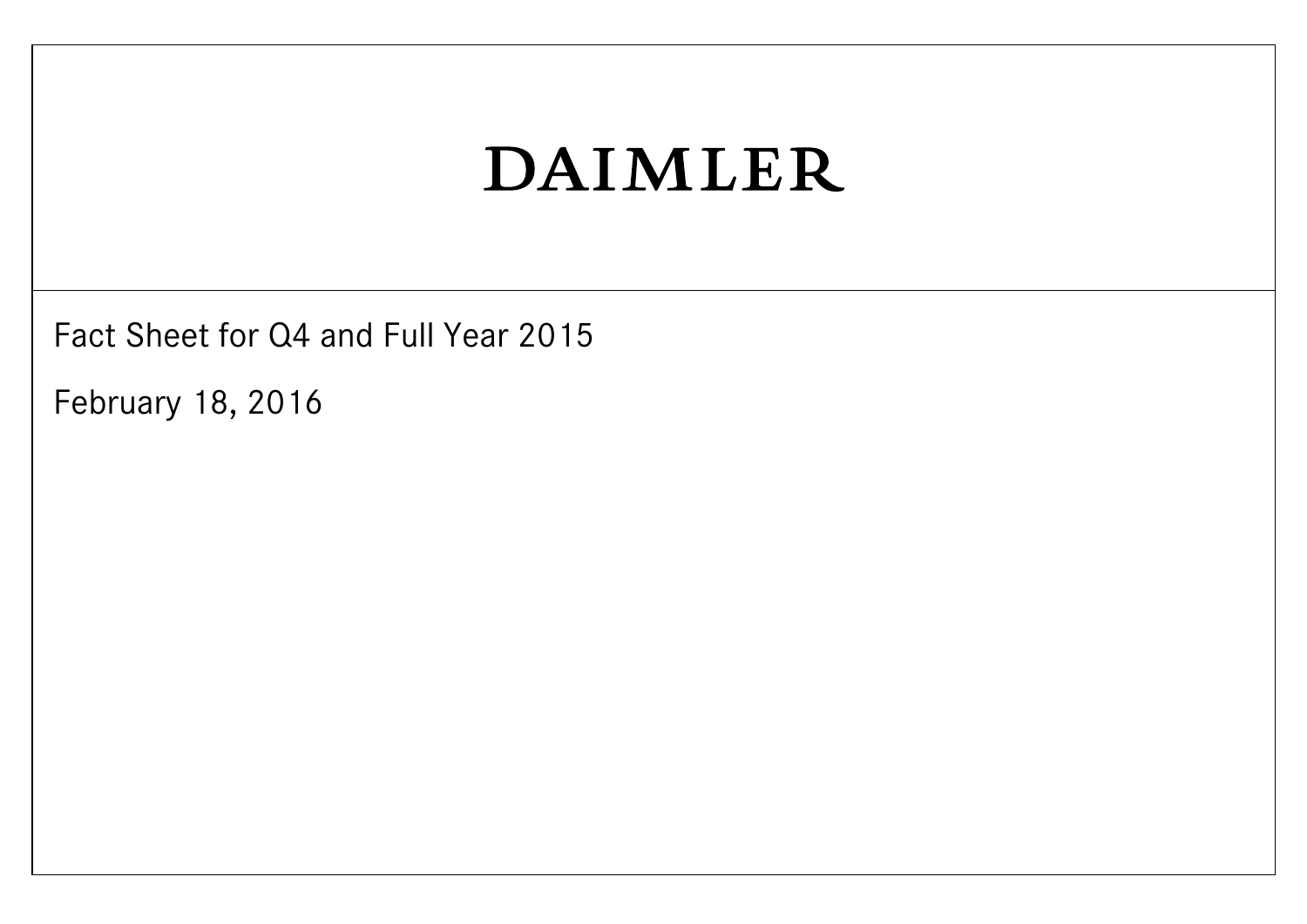#### **Contents**

#### **Daimler Group**

**Earnings and Financial Situation** 4 - 13

#### **Information for Divisions**

| • Mercedes-Benz Cars | $14 - 17$ |  |
|----------------------|-----------|--|
|                      |           |  |

- **Daimler Trucks** 18 22
- Mercedes-Benz Vans 23 25
- **Daimler Buses 26 27**
- **Daimler Financial Services** 28

**The figures in this document have been adjusted subsequent to the disclosure on February 4, 2016 in order to reflect expenses from the recall in connection with Takata airbags.**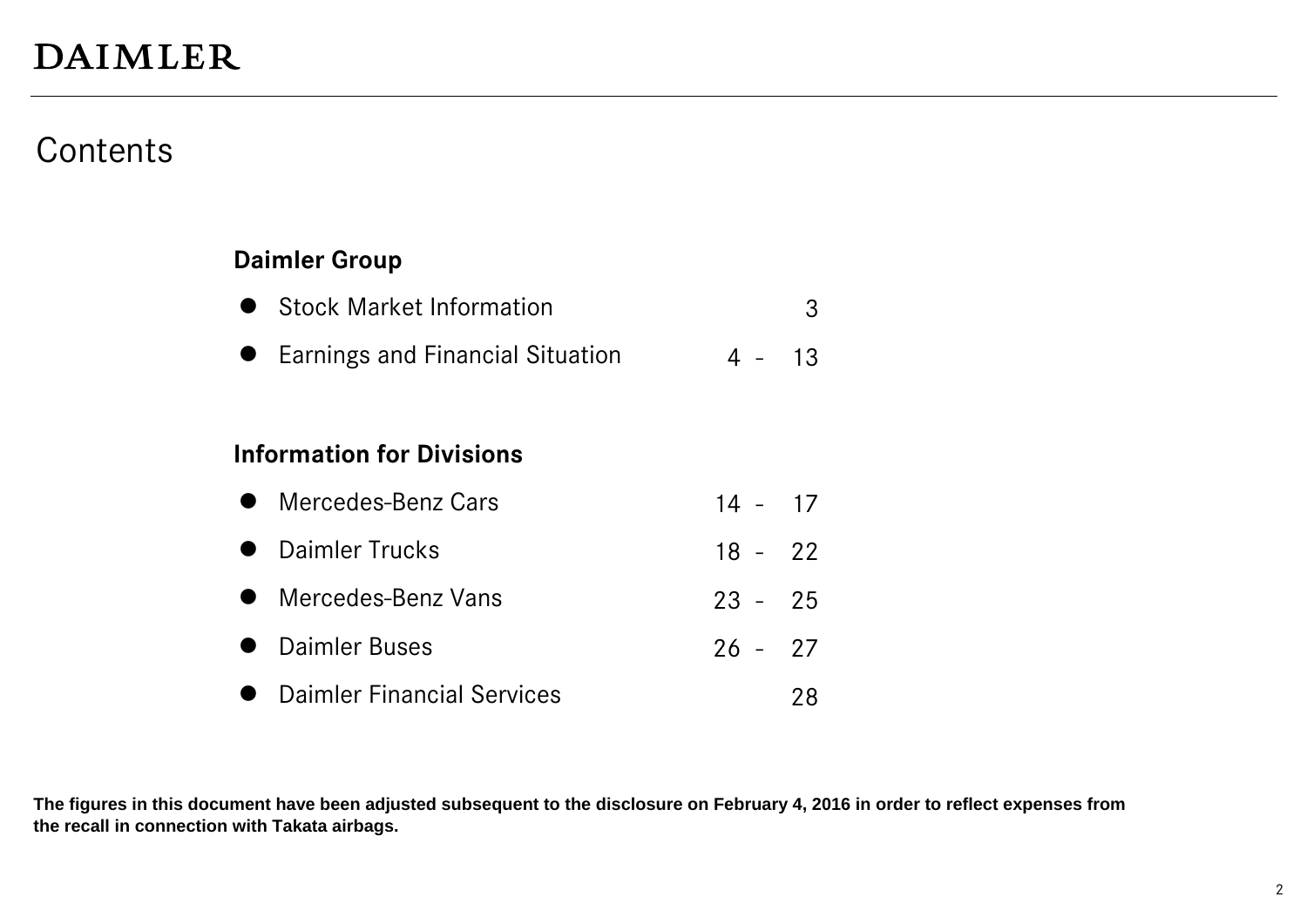#### Stock Market Information

|                                                                               |         | 1st Quarter | 2nd Quarter |         |         | 3rd Quarter |         | 4th Quarter |        |         | <b>Financial Year</b> |        |
|-------------------------------------------------------------------------------|---------|-------------|-------------|---------|---------|-------------|---------|-------------|--------|---------|-----------------------|--------|
|                                                                               | 2015    | 2014        | 2015        | 2014    | 2015    | 2014        | 2015    | 2014        | Change | 2015    | 2014                  | Change |
| Earnings per share (in EUR)                                                   |         |             |             |         |         |             |         |             |        |         |                       |        |
| basic                                                                         | 1.83    | 0.96        | 2.12        | 1.97    | 2.23    | 2.56        | 1.69    | 1.02        | $+66%$ | 7.87    | 6.51                  | $+21%$ |
| diluted                                                                       | 1.83    | 0.96        | 2.12        | 1.97    | 2.23    | 2.56        | 1.69    | 1.02        | $+66%$ | 7.87    | 6.51                  | $+21%$ |
| Average number of                                                             |         |             |             |         |         |             |         |             |        |         |                       |        |
| shares outstanding (in millions)<br>(adjusted for treasury stocks)            |         |             |             |         |         |             |         |             |        |         |                       |        |
| basic                                                                         | 1,069.8 | 1,069.8     | 1,069.8     | 1,069.8 | 1,069.8 | 1,069.8     | 1,069.8 | 1,069.8     | 0%     | 1,069.8 | 1,069.8               | 0%     |
| diluted                                                                       | 1,069.8 | 1,069.8     | 1,069.8     | 1,069.8 | 1,069.8 | 1,069.8     | 1,069.8 | 1,069.8     | 0%     | 1,069.8 | 1,069.8               | 0%     |
| Number of shares outstanding<br>(at period end, in millions)                  | 1,069.8 | 1,069.8     | 1,069.8     | 1,069.8 | 1,069.8 | 1,069.8     | 1,069.8 | 1,069.8     | 0%     |         |                       |        |
| <b>Share price Frankfurt</b><br>(at period end, in EUR)                       | 89.73   | 68.59       | 81.64       | 68.40   | 64.85   | 60.73       | 77.58   | 68.97       | $+12%$ |         |                       |        |
| <b>Market capitalization Frankfurt</b><br>(at period end, in billions of EUR) | 96.00   | 73.38       | 87.34       | 73.18   | 69.38   | 64.97       | 83.00   | 73.79       | $+12%$ |         |                       |        |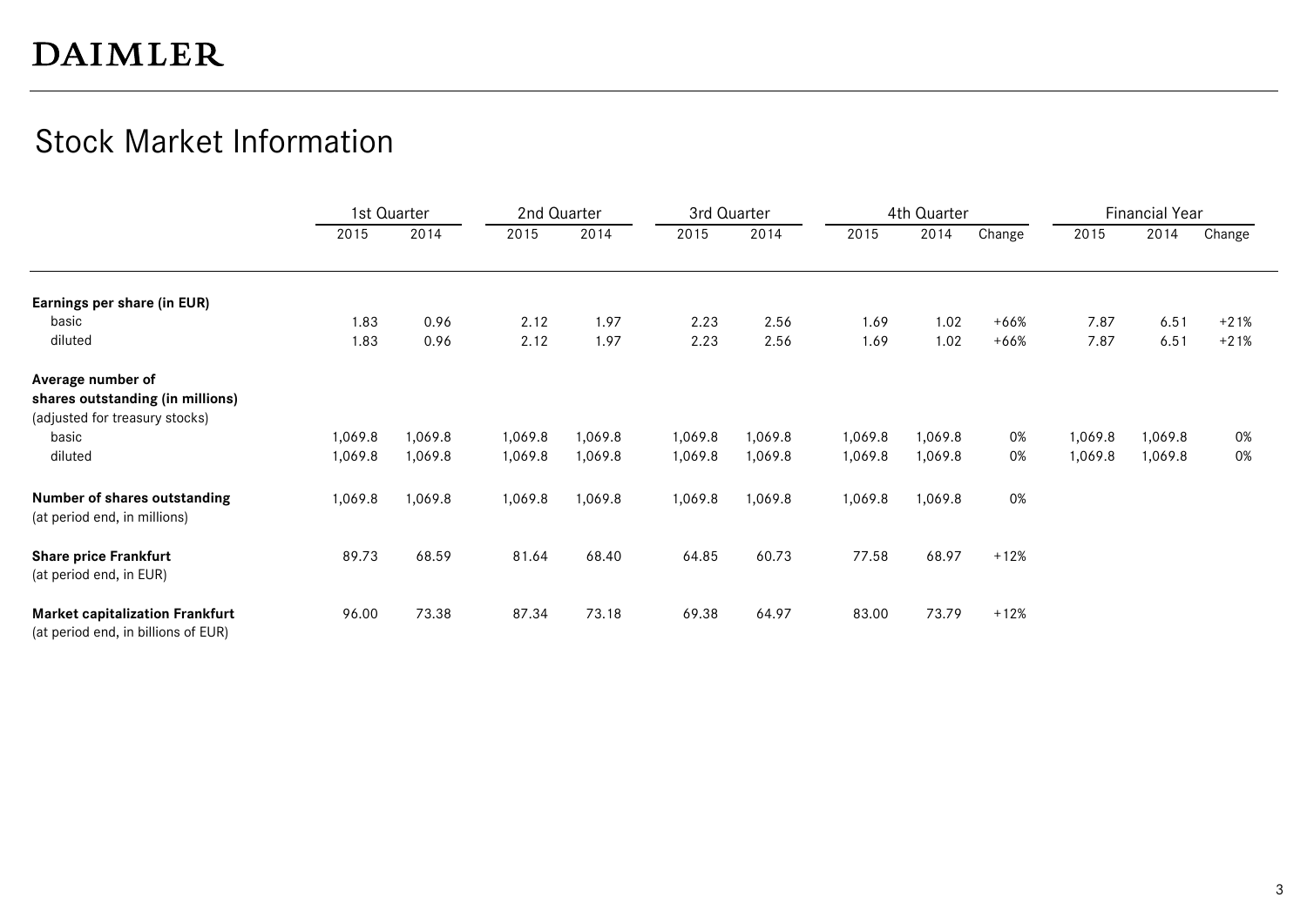#### Key Figures and Ratios

|                                                                                                                                        |         | 1st Quarter |         | 2nd Quarter |         | 3rd Quarter |         | 4th Quarter |        |           | <b>Financial Year</b> |         |
|----------------------------------------------------------------------------------------------------------------------------------------|---------|-------------|---------|-------------|---------|-------------|---------|-------------|--------|-----------|-----------------------|---------|
| (in millions of EUR)                                                                                                                   | 2015    | 2014        | 2015    | 2014        | 2015    | 2014        | 2015    | 2014        | Change | 2015      | 2014                  | Change  |
| Unit Sales (in units)                                                                                                                  | 641,614 | 565,799     | 714,759 | 628,857     | 720,016 | 637,423     | 776,625 | 713,906     | $+9%$  | 2,853,014 | 2,545,985             | $+12%$  |
| Revenue                                                                                                                                | 34,236  | 29,457      | 37,527  | 31,544      | 37,276  | 33,122      | 40,428  | 35,749      | $+13%$ | 149,467   | 129,872               | $+15%$  |
| <b>EBIT</b>                                                                                                                            | 2,906   | 1,787       | 3,718   | 3,095       | 3,661   | 3,732       | 2,901   | 2,138       | $+36%$ | 13,186    | 10,752                | $+23%$  |
| Net profit (loss), Group                                                                                                               | 2,050   | 1,086       | 2,372   | 2,196       | 2,415   | 2,821       | 1,874   | 1,187       | $+58%$ | 8,711     | 7,290                 | $+19%$  |
| Profit (loss) attributable to<br>shareholders of Daimler AG                                                                            | 1,963   | 1,027       | 2,269   | 2,104       | 2,385   | 2,735       | 1,807   | 1,096       | $+65%$ | 8,424     | 6,962                 | $+21%$  |
| Depreciation and amortization<br>(including amortization on capitalized development<br>costs, excluding depreciation on leased assets) | 1,367   | 1,218       | 1,286   | 1,228       | 1,323   | 1,227       | 1,408   | 1,326       | $+6%$  | 5,384     | 4,999                 | $+8%$   |
| <b>R&amp;D</b> expenditure total                                                                                                       | 1,526   | 1,351       | 1,621   | 1,316       | 1,596   | 1,414       | 1,821   | 1,599       | $+14%$ | 6,564     | 5,680                 | $+16%$  |
| Expensed R&D costs                                                                                                                     | 1,126   | 1,076       | 1,189   | 1,073       | 1,132   | 1,129       | 1,313   | 1,254       | $+5%$  | 4,760     | 4,532                 | $+5%$   |
| Capitalized development costs                                                                                                          | 400     | 275         | 432     | 243         | 464     | 285         | 508     | 345         | $+47%$ | 1,804     | 1,148                 | $+57%$  |
| Amortization on capitalized<br>development costs                                                                                       | 300     | 311         | 311     | 306         | 310     | 293         | 324     | 302         | $+7%$  | 1,245     | 1,212                 | $+3%$   |
| Capital expenditure total                                                                                                              | 1,599   | 1,499       | 1,827   | 1,350       | 1,820   | 1,565       | 3,313   | 2,076       | $+60%$ | 8,559     | 6,490                 | $+32%$  |
| Investment in pp&e                                                                                                                     | 1,027   | 1,043       | 1,045   | 1,045       | 1,139   | 1,169       | 1,864   | 1,587       | $+17%$ | 5,075     | 4,844                 | $+5%$   |
| Capitalized development costs                                                                                                          | 400     | 275         | 432     | 243         | 464     | 285         | 508     | 345         | $+47%$ | 1,804     | 1,148                 | $+57%$  |
| Financial investments and<br>other intangible assets                                                                                   | 172     | 181         | 350     | 62          | 217     | 111         | 941     | 144         | +553%  | 1,680     | 498                   | $+237%$ |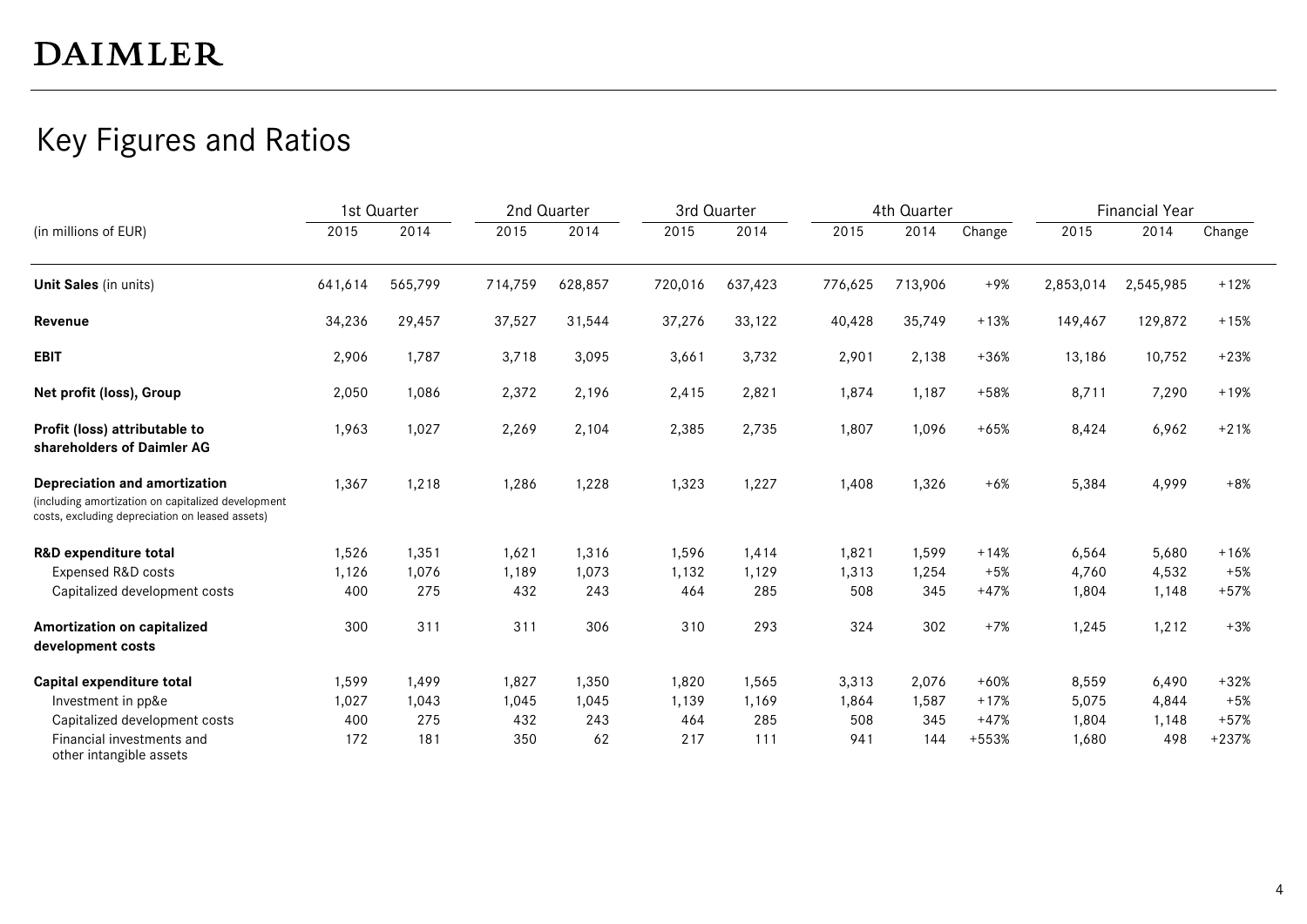### Free Cash Flow and Net Liquidity of the Industrial Business

|                                                        | 1st Quarter |        | 2nd Quarter |          | 3rd Quarter |        |        | 4th Quarter |        |          | <b>Financial Year</b> |         |
|--------------------------------------------------------|-------------|--------|-------------|----------|-------------|--------|--------|-------------|--------|----------|-----------------------|---------|
| (in millions of EUR)                                   | 2015        | 2014   | 2015        | 2014     | 2015        | 2014   | 2015   | 2014        | Change | 2015     | 2014                  | Change  |
| <b>Net liquidity</b><br>at the beginning of the period | 16,953      | 13,834 | 20,522      | 14,474   | 18,435      | 12,696 | 19,527 | 17,875      | $+9%$  | 16,953   | 13,834                | $+23%$  |
| Free cash flow                                         | 2,292       | 694    | 1,073       | 753      | 1,463       | 5,375  | $-868$ | $-1,343$    |        | 3,960    | 5,479                 | $-28%$  |
| thereof: working capital*                              | $-434$      | $-177$ | -859        | $-549$   | $-1,224$    | $-325$ | $-162$ | $-1,268$    |        | $-2,679$ | $-2,319$              |         |
| Other                                                  | 1,277       | -54    | $-3,160$    | $-2,531$ | $-371$      | $-196$ | $-79$  | 421         |        | $-2,333$ | $-2,360$              |         |
| thereof: dividends Daimler AG                          | 0           | 0      | $-2,621$    | $-2,407$ | 0           | 0      | 0      | 0           |        | $-2,621$ | $-2,407$              | $\cdot$ |
| <b>Net liquidity</b><br>at the end of the period       | 20,522      | 14,474 | 18,435      | 12.696   | 19,527      | 17,875 | 18,580 | 16,953      | $+10%$ | 18,580   | 16,953                | $+10%$  |

\* Inventories, trade receivables and trade payables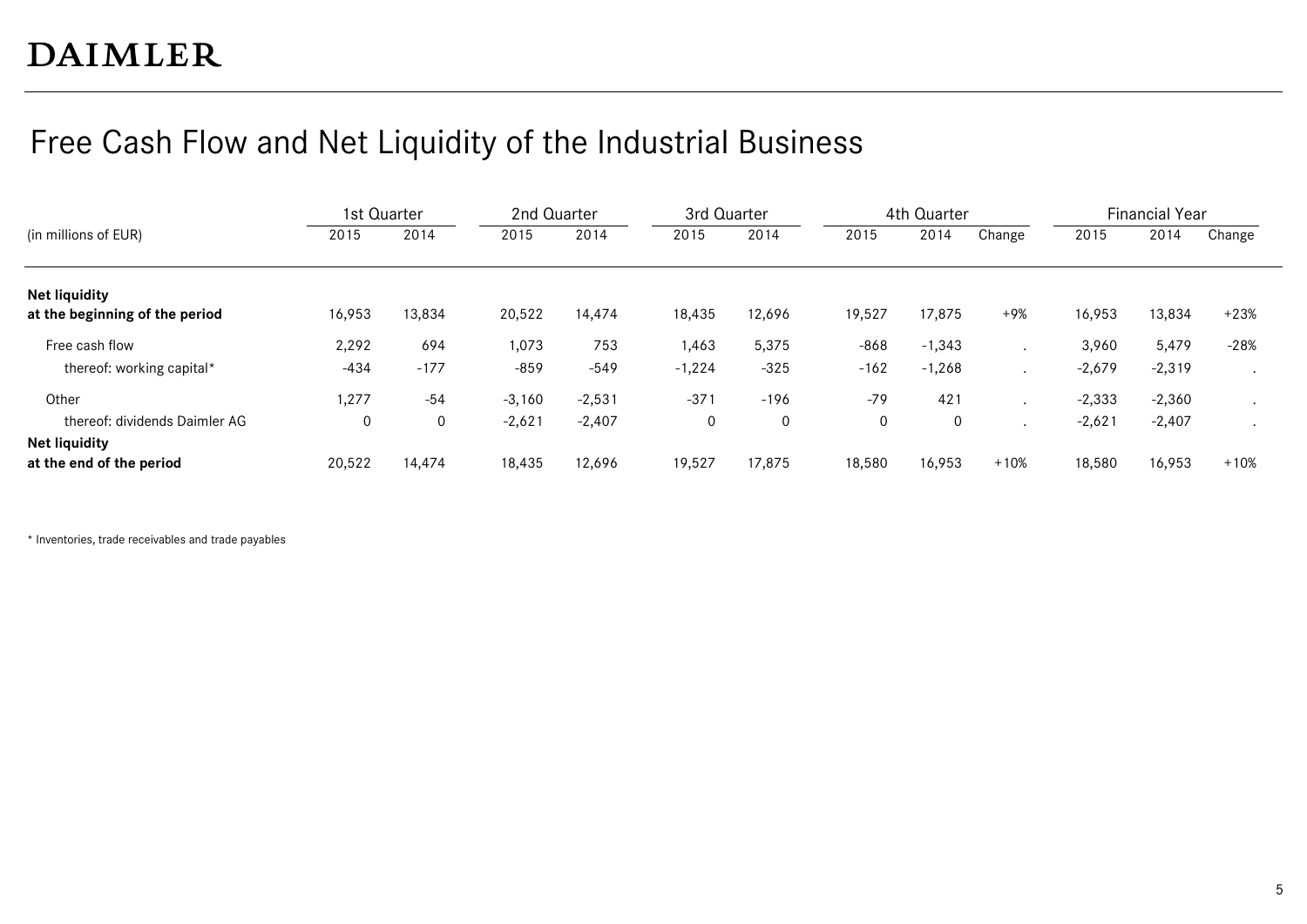# Liquidity

|                                         | 1st Quarter |           | 2nd Quarter |           | 3rd Quarter |           |            | 4th Quarter |                      |            | End of     |        |
|-----------------------------------------|-------------|-----------|-------------|-----------|-------------|-----------|------------|-------------|----------------------|------------|------------|--------|
| (in millions of EUR)                    | 2015        | 2014      | 2015        | 2014      | 2015        | 2014      | 2015       | 2014        | Change               | 2015       | 2014       | Change |
|                                         |             |           |             |           |             |           |            |             |                      |            |            |        |
| <b>Group liquidity</b>                  |             |           |             |           |             |           |            |             |                      |            |            |        |
| Cash and cash equivalents               | 12,219      | 11,819    | 9,843       | 10,794    | 12,057      | 12,610    | 9,936      | 9,667       | $+3%$                | 9,936      | 9,667      | $+3%$  |
| Marketable securities and term deposits | 6,751       | 6,474     | 6,269       | 6,115     | 6,391       | 6,840     | 8,273      | 6,634       | $+25%$               | 8,273      | 6,634      | $+25%$ |
| <b>Gross liquidity</b>                  | 18,970      | 18,293    | 16,112      | 16,909    | 18,448      | 19,450    | 18,209     | 16,301      | $+12%$               | 18,209     | 16,301     | $+12%$ |
| Financing liabilities (nominal)         | $-93,412$   | $-77,691$ | $-94,223$   | $-81,164$ | $-95,055$   | $-83,401$ | $-100,559$ | $-86,419$   | $\ddot{\phantom{a}}$ | $-100,559$ | $-86, 419$ |        |
| Net debt                                | $-74,442$   | $-59,398$ | $-78,111$   | $-64,255$ | $-76,607$   | $-63,951$ | $-82,350$  | $-70,118$   |                      | $-82,350$  | $-70,118$  |        |
| Liquidity of the industrial business    |             |           |             |           |             |           |            |             |                      |            |            |        |
| Cash and cash equivalents               | 11,095      | 10,925    | 8,822       | 9,487     | 10,742      | 11,659    | 8,369      | 8,341       | $+0\%$               | 8,369      | 8,341      | $+0\%$ |
| Marketable securities and term deposits | 5,316       | 4,811     | 5,015       | 4,597     | 5,131       | 5,357     | 6,999      | 5,156       | $+36%$               | 6,999      | 5,156      | $+36%$ |
| <b>Gross liquidity</b>                  | 16,411      | 15,736    | 13,837      | 14,084    | 15,873      | 17,016    | 15,368     | 13,497      | $+14%$               | 15,368     | 13,497     | $+14%$ |
| Financing liabilities (nominal)         | 4,111       | $-1,262$  | 4,598       | $-1,388$  | 3,654       | 859       | 3,212      | 3,456       | $-7%$                | 3,212      | 3,456      | $-7%$  |
| <b>Net liquidity</b>                    | 20,522      | 14,474    | 18,435      | 12,696    | 19,527      | 17,875    | 18,580     | 16,953      | $+10%$               | 18,580     | 16,953     | $+10%$ |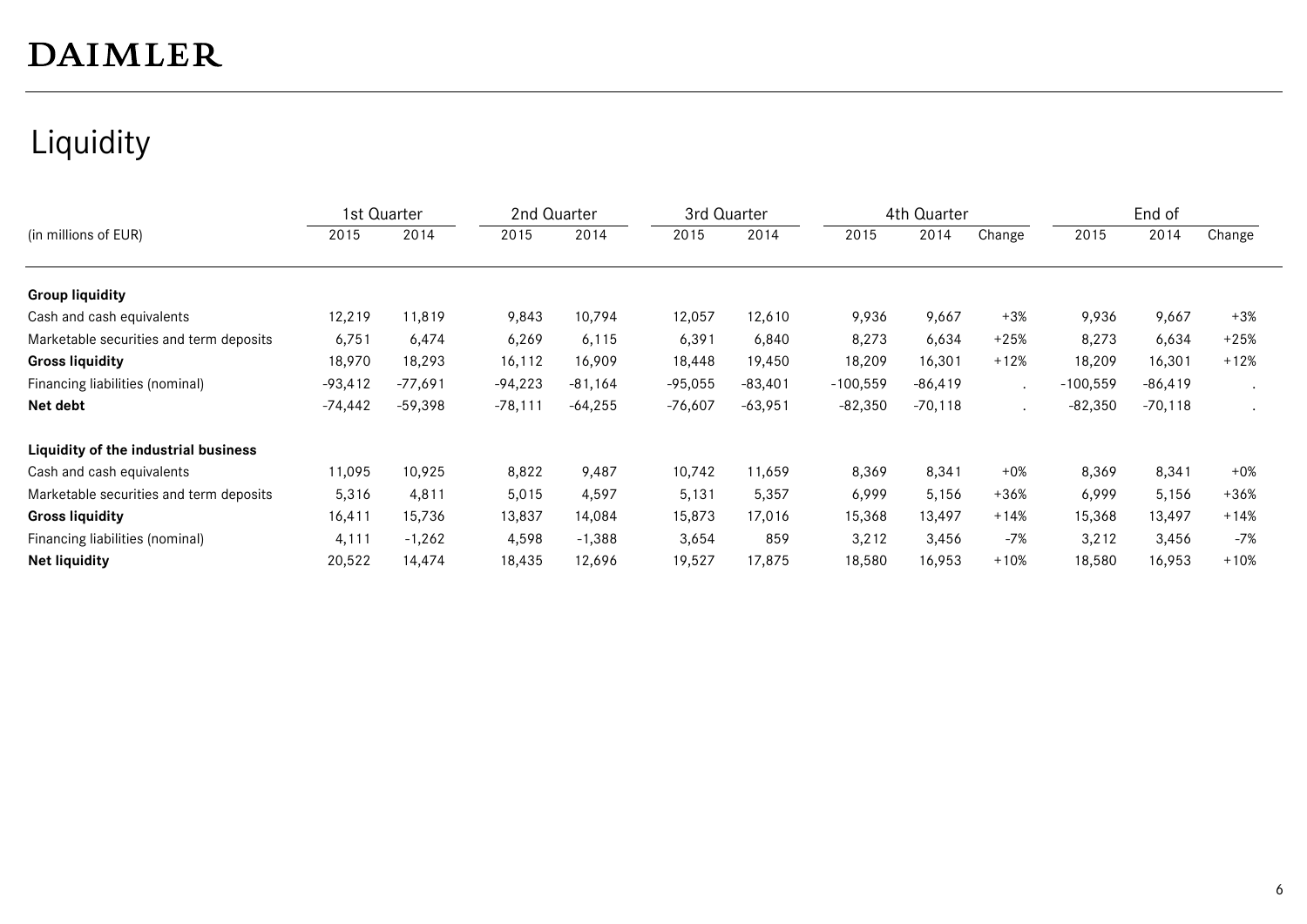#### Pension and Health-Care Benefits

|                             | 1st Quarter |         | 2nd Quarter |         | 3rd Quarter |         |         | 4th Quarter |         |         | End of  |         |
|-----------------------------|-------------|---------|-------------|---------|-------------|---------|---------|-------------|---------|---------|---------|---------|
| (in billions of EUR)        | 2015        | 2014    | 2015        | 2014    | 2015        | 2014    | 2015    | 2014        | Change  | 2015    | 2014    | Change  |
|                             |             |         |             |         |             |         |         |             |         |         |         |         |
| <b>Pension benefits</b>     |             |         |             |         |             |         |         |             |         |         |         |         |
| Benefit obligations         | $-33.0$     | $-24.7$ | $-28.2$     | $-25.8$ | $-28.9$     | $-27.5$ | $-27.6$ | $-30.1$     |         | $-27.6$ | $-30.1$ | $\cdot$ |
| Plan assets                 | 19.5        | 14.8    | 18.9        | 15.2    | 18.1        | 15.4    | 20.2    | 18.6        | +9%     | 20.2    | 18.6    | +9%     |
| Funded status               | $-13.5$     | $-9.9$  | $-9.3$      | $-10.6$ | $-10.8$     | $-12.1$ | $-7.4$  | $-11.5$     |         | $-7.4$  | $-11.5$ | $\cdot$ |
| <b>Health-care benefits</b> |             |         |             |         |             |         |         |             |         |         |         |         |
| Benefit obligations         | $-1.2$      | $-1.3$  | $-1.2$      | $-1.0$  | $-1.1$      | $-1.1$  | $-1.1$  | $-1.2$      |         | $-1.1$  | $-1.2$  |         |
| Plan assets                 | 0.0         | 0.0     | 0.0         | 0.0     | 0.0         | 0.0     | 0.0     | 0.0         |         | 0.0     | 0.0     |         |
| Reimbursement Medicare Act  | 0.1         | 0.1     | 0.1         | 0.1     | 0.1         | 0.1     | 0.0     | 0.1         | $-100%$ | 0.0     | 0.1     | $-100%$ |
| Funded status               | $-1.1$      | $-1.2$  | $-1.1$      | $-0.9$  | $-1.0$      | $-1.0$  | $-1.1$  | $-1.1$      |         | $-1.1$  | $-1.1$  |         |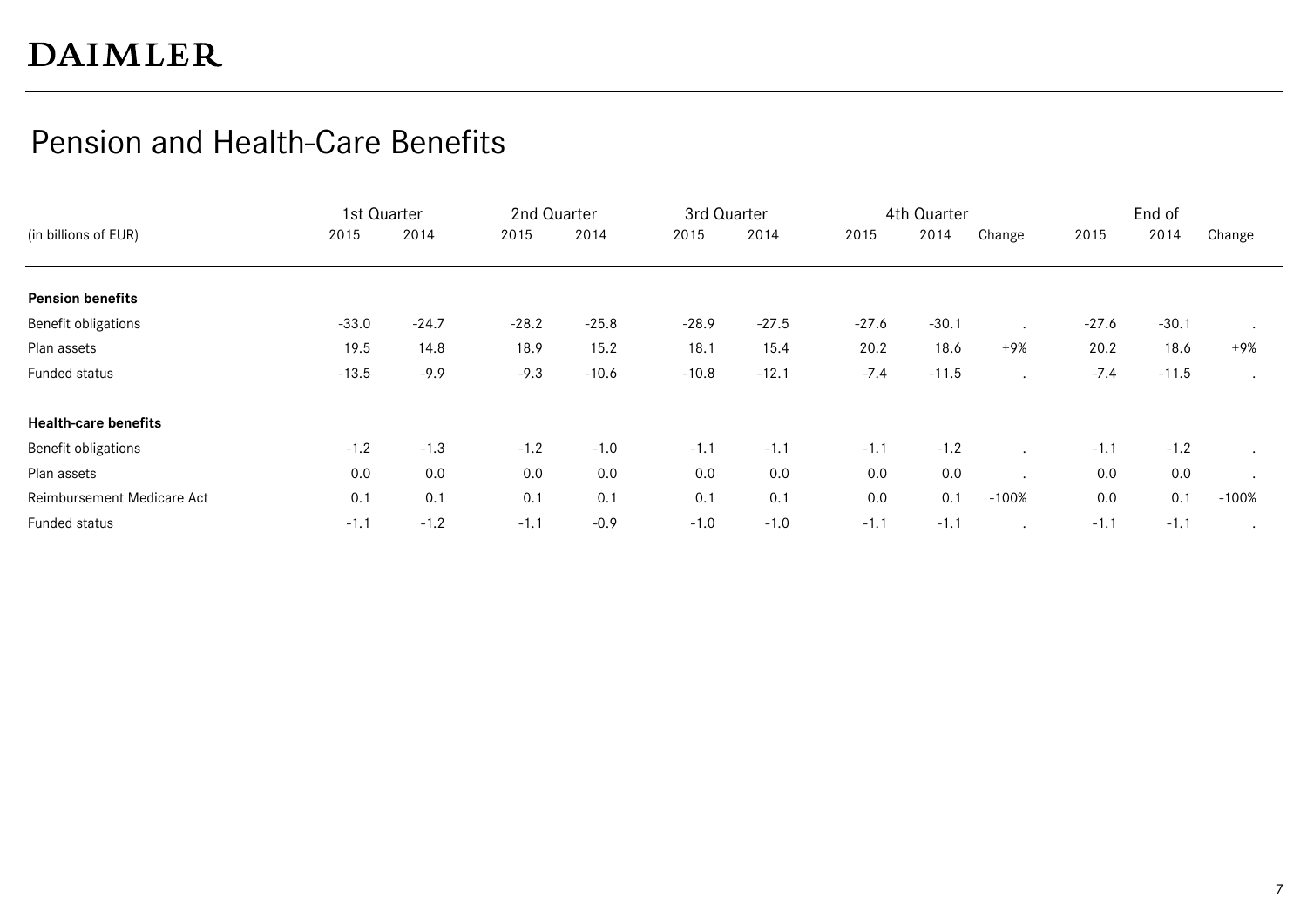#### Unit Sales

|                           |         | 1st Quarter |         | 2nd Quarter |         | 3rd Quarter |         | 4th Quarter |        |           | <b>Financial Year</b> |        |
|---------------------------|---------|-------------|---------|-------------|---------|-------------|---------|-------------|--------|-----------|-----------------------|--------|
| (in units)                | 2015    | 2014        | 2015    | 2014        | 2015    | 2014        | 2015    | 2014        | Change | 2015      | 2014                  | Change |
| <b>Mercedes-Benz Cars</b> | 459,708 | 389,476     | 500,694 | 418,685     | 508,350 | 431,041     | 532,686 | 483,359     | $+10%$ | 2,001,438 | 1,722,561             | $+16%$ |
|                           |         |             |         |             |         |             |         |             |        |           |                       |        |
| <b>Daimler Trucks</b>     | 112,424 | 108,529     | 125,113 | 126,066     | 128,496 | 125,556     | 136,445 | 135,517     | $+1%$  | 502,478   | 495,668               | $+1%$  |
| <b>Mercedes-Benz Vans</b> | 63,805  | 61,119      | 81,611  | 76,009      | 75,732  | 72,207      | 99,869  | 85,259      | $+17%$ | 321,017   | 294,594               | +9%    |
| <b>Daimler Buses</b>      | 5,677   | 6,675       | 7,341   | 8,097       | 7,438   | 8,619       | 7,625   | 9,771       | $-22%$ | 28,081    | 33,162                | $-15%$ |
| <b>Daimler Group</b>      | 641,614 | 565,799     | 714.759 | 628,857     | 720,016 | 637.423     | 776,625 | 713.906     | $+9%$  | 2,853,014 | 2,545,985             | $+12%$ |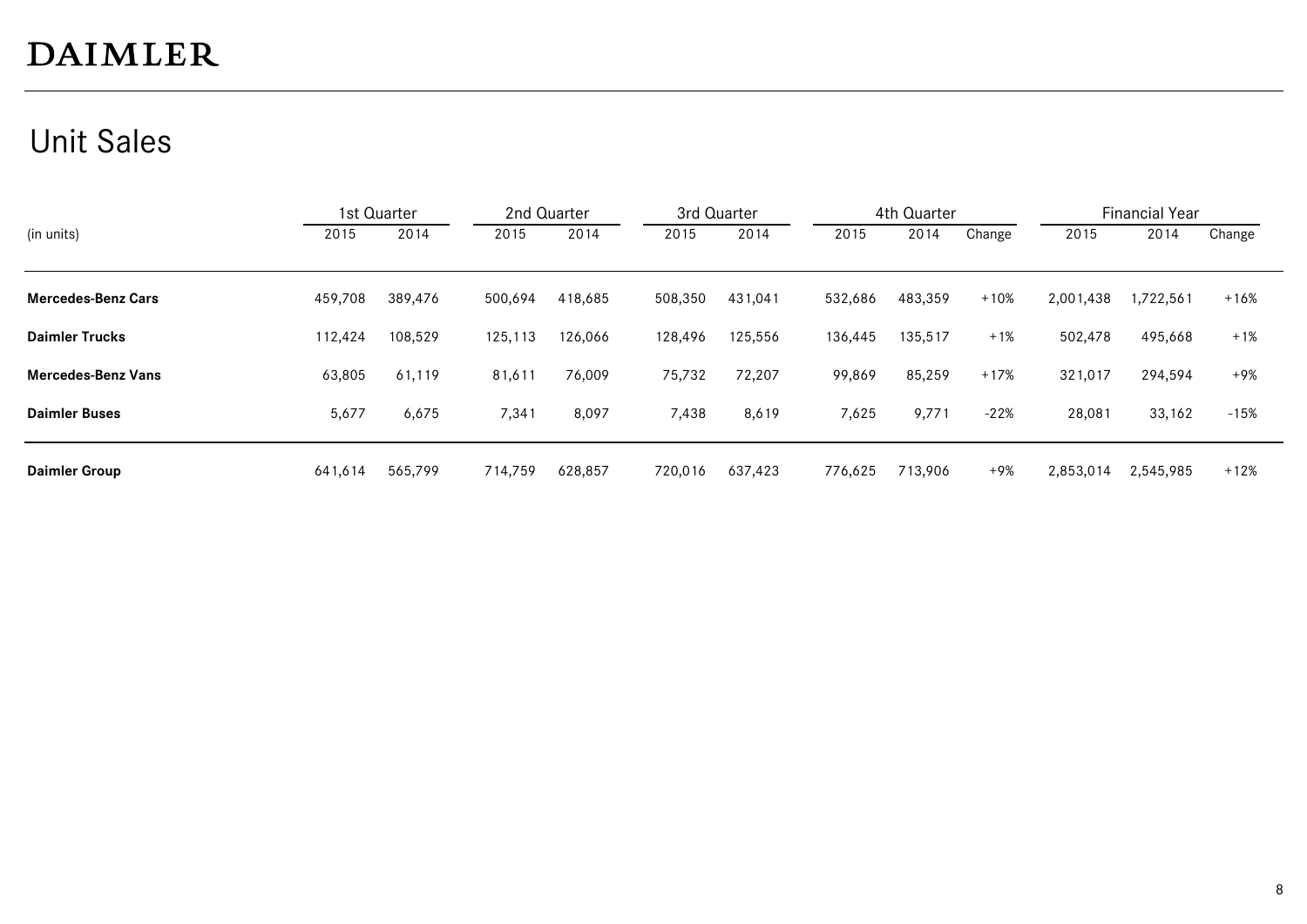#### Production Volume

|                           |         | 1st Quarter |         | 2nd Quarter |         | 3rd Quarter |         | 4th Quarter |        |           | Financial Year |        |
|---------------------------|---------|-------------|---------|-------------|---------|-------------|---------|-------------|--------|-----------|----------------|--------|
| (in units)                | 2015    | 2014        | 2015    | 2014        | 2015    | 2014        | 2015    | 2014        | Change | 2015      | 2014           | Change |
|                           |         |             |         |             |         |             |         |             |        |           |                |        |
| <b>Mercedes-Benz Cars</b> | 494,970 | 407,458     | 503,950 | 406,639     | 540,200 | 459,259     | 520,703 | 480,759     | $+8%$  | 2,059,823 | ,754,115       | $+17%$ |
| <b>Daimler Trucks</b>     | 122,236 | 122,094     | 126,972 | 127,651     | 129,890 | 124,366     | 127,565 | 123,599     | $+3%$  | 506,663   | 497,710        | $+2%$  |
| <b>Mercedes-Benz Vans</b> | 74,722  | 73,939      | 86,507  | 81,487      | 77,425  | 73,140      | 89,475  | 70,442      | $+27%$ | 328,129   | 299,008        | $+10%$ |
| <b>Daimler Buses</b>      | 7,758   | 7,736       | 7,972   | 8,855       | 7,070   | 8,034       | 6,292   | 6,860       | $-8%$  | 29,092    | 31,485         | -8%    |
| <b>Daimler Group</b>      | 699,686 | 611,227     | 725,401 | 624,632     | 754,585 | 664.799     | 744,035 | 681,660     | +9%    | 2,923,707 | 2,582,318      | +13%   |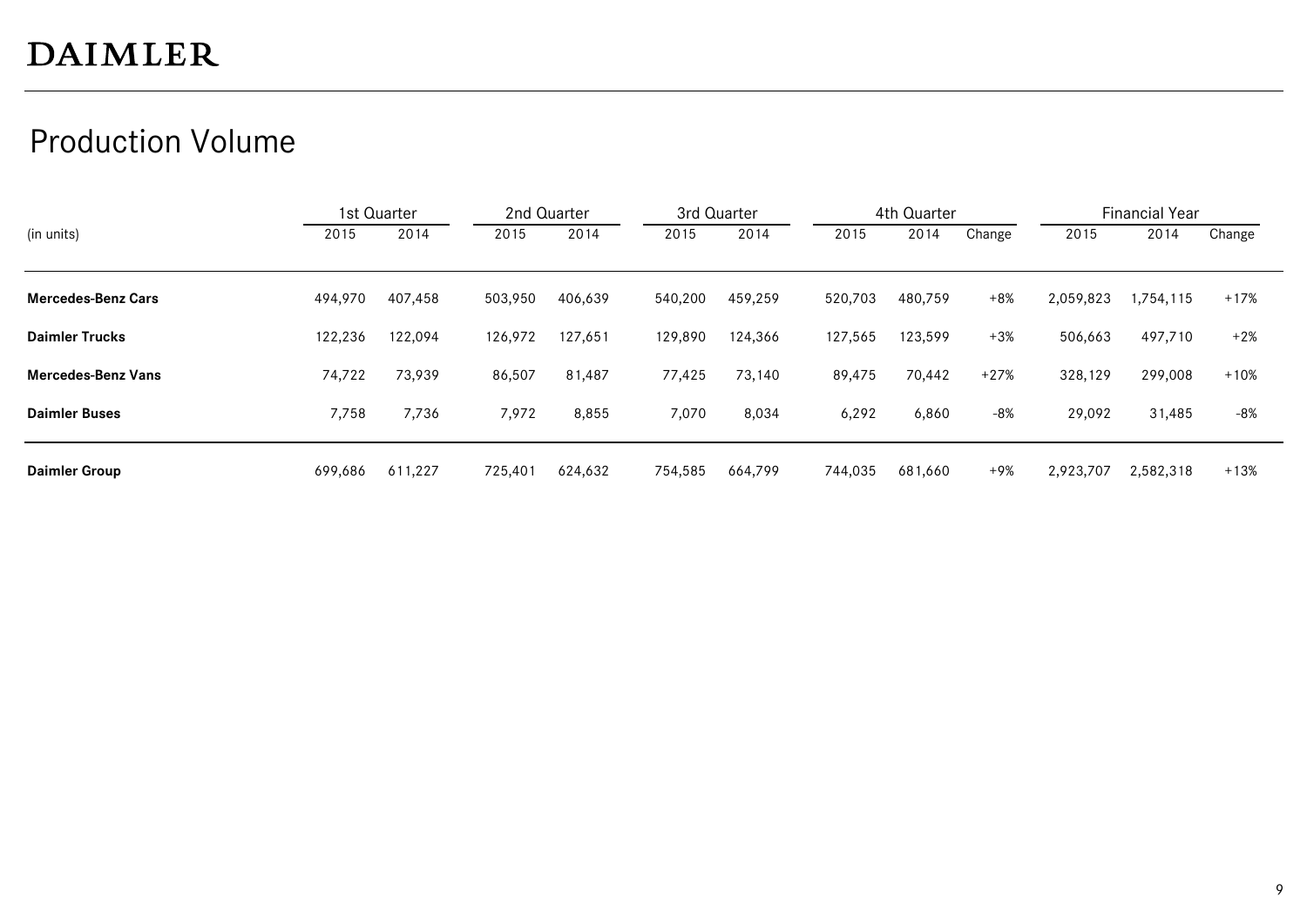#### Revenue

|                                   | 1st Quarter |          | 2nd Quarter |          | 3rd Quarter |          |          | 4th Quarter |        |          | <b>Financial Year</b> |        |
|-----------------------------------|-------------|----------|-------------|----------|-------------|----------|----------|-------------|--------|----------|-----------------------|--------|
| (in millions of EUR)              | 2015        | 2014     | 2015        | 2014     | 2015        | 2014     | 2015     | 2014        | Change | 2015     | 2014                  | Change |
|                                   |             |          |             |          |             |          |          |             |        |          |                       |        |
| <b>Mercedes-Benz Cars</b>         | 19,509      | 17,004   | 21,136      | 17,771   | 20,707      | 18,677   | 22,457   | 20,132      | $+12%$ | 83,809   | 73,584                | +14%   |
| <b>Daimler Trucks</b>             | 8,414       | 7,121    | 9,441       | 7,966    | 9,650       | 8,463    | 10,073   | 8,839       | $+14%$ | 37,578   | 32,389                | $+16%$ |
| <b>Mercedes-Benz Vans</b>         | 2,415       | 2,212    | 2,829       | 2,494    | 2,752       | 2,515    | 3,477    | 2,747       | $+27%$ | 11,473   | 9,968                 | $+15%$ |
| <b>Daimler Buses</b>              | 877         | 859      | 1,037       | 1,048    | 1,018       | 1,034    | 1,181    | 1,277       | $-8%$  | 4,113    | 4,218                 | $-2%$  |
| <b>Daimler Financial Services</b> | 4,549       | 3,809    | 4,769       | 3,828    | 4,702       | 3,998    | 4,942    | 4,356       | $+13%$ | 18,962   | 15,991                | $+19%$ |
| <b>Reconciliation</b>             | $-1,528$    | $-1,548$ | $-1,685$    | $-1,563$ | $-1,553$    | $-1,565$ | $-1,702$ | $-1,602$    |        | $-6,468$ | $-6,278$              |        |
| <b>Daimler Group</b>              | 34,236      | 29,457   | 37,527      | 31,544   | 37,276      | 33,122   | 40,428   | 35,749      | $+13%$ | 149,467  | 129,872               | $+15%$ |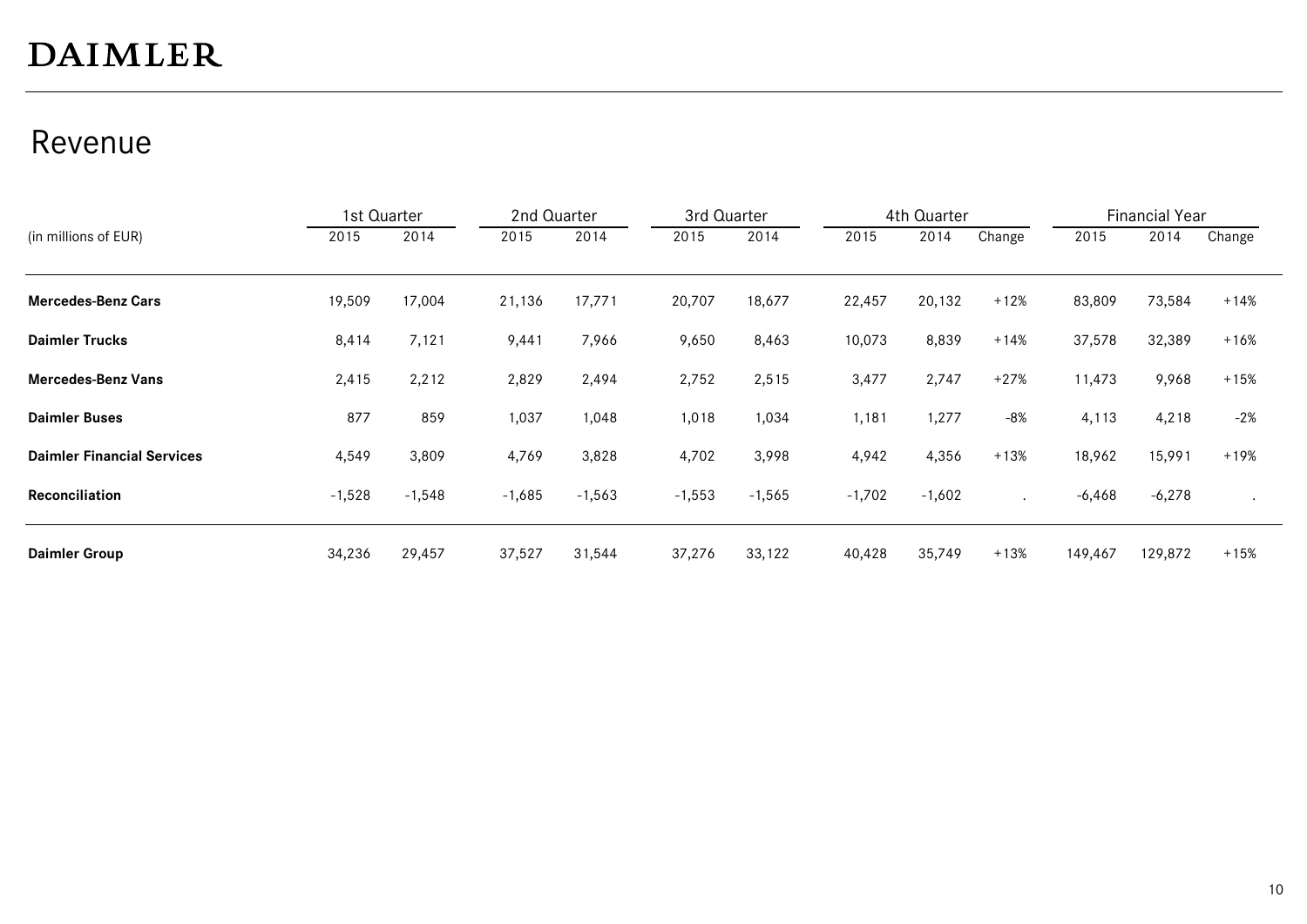#### Earnings Before Interest and Taxes (EBIT) and Return on Sales (RoS)

| (EBIT in millions of EUR, RoS in %) | 1st Quarter |        | 2nd Quarter |       | 3rd Quarter |       |       | 4th Quarter |        |        | <b>Financial Year</b> |           |
|-------------------------------------|-------------|--------|-------------|-------|-------------|-------|-------|-------------|--------|--------|-----------------------|-----------|
|                                     | 2015        | 2014   | 2015        | 2014  | 2015        | 2014  | 2015  | 2014        | Change | 2015   | 2014                  | Change    |
| <b>Mercedes-Benz Cars</b>           |             |        |             |       |             |       |       |             |        |        |                       |           |
| EBIT                                | 1,841       | 1,183  | 2,227       | 1,409 | 2,183       | 1,584 | 1,675 | 1,677       | $-0%$  | 7,926  | 5,853                 | $+35%$    |
| RoS                                 | 9.4%        | 7.0%   | 10.5%       | 7.9%  | 10.5%       | 8.5%  | 7.5%  | 8.3%        |        | 9.5%   | 8.0%                  | $\bullet$ |
| <b>Daimler Trucks</b>               |             |        |             |       |             |       |       |             |        |        |                       |           |
| EBIT                                | 472         | 341    | 682         | 455   | 791         | 588   | 631   | 494         | $+28%$ | 2,576  | 1,878                 | $+37%$    |
| RoS                                 | 5.6%        | 4.8%   | 7.2%        | 5.7%  | 8.2%        | 6.9%  | 6.3%  | 5.6%        |        | 6.9%   | 5.8%                  | $\bullet$ |
| <b>Mercedes-Benz Vans</b>           |             |        |             |       |             |       |       |             |        |        |                       |           |
| EBIT                                | 215         | 123    | 234         | 242   | 193         | 176   | 238   | 141         | $+69%$ | 880    | 682                   | $+29%$    |
| RoS                                 | 8.9%        | 5.6%   | 8.3%        | 9.7%  | 7.0%        | 7.0%  | 6.8%  | 5.1%        |        | 7.7%   | 6.8%                  | $\cdot$   |
| <b>Daimler Buses</b>                |             |        |             |       |             |       |       |             |        |        |                       |           |
| <b>EBIT</b>                         | 34          | 53     | 57          | 50    | 89          | 64    | 34    | 30          | $+13%$ | 214    | 197                   | $+9%$     |
| RoS                                 | 3.9%        | 6.2%   | 5.5%        | 4.8%  | 8.7%        | 6.2%  | 2.9%  | 2.3%        |        | 5.2%   | 4.7%                  | $\cdot$   |
| <b>Daimler Financial Services</b>   |             |        |             |       |             |       |       |             |        |        |                       |           |
| <b>EBIT</b>                         | 409         | 397    | 445         | 336   | 378         | 355   | 387   | 299         | $+29%$ | 1,619  | 1,387                 | $+17%$    |
| Return on equity (RoE)              | 20.4%       | 23.7%  | 20.7%       | 19.2% | 16.6%       | 19.4% | 16.0% | 15.8%       |        | 18.3%  | 19.4%                 | $\bullet$ |
| Reconciliation                      | $-65$       | $-310$ | 73          | 603   | 27          | 965   | $-64$ | $-503$      |        | $-29$  | 755                   | $\bullet$ |
| <b>Daimler Group</b>                | 2,906       | 1,787  | 3,718       | 3,095 | 3,661       | 3,732 | 2,901 | 2,138       | $+36%$ | 13,186 | 10,752                | $+23%$    |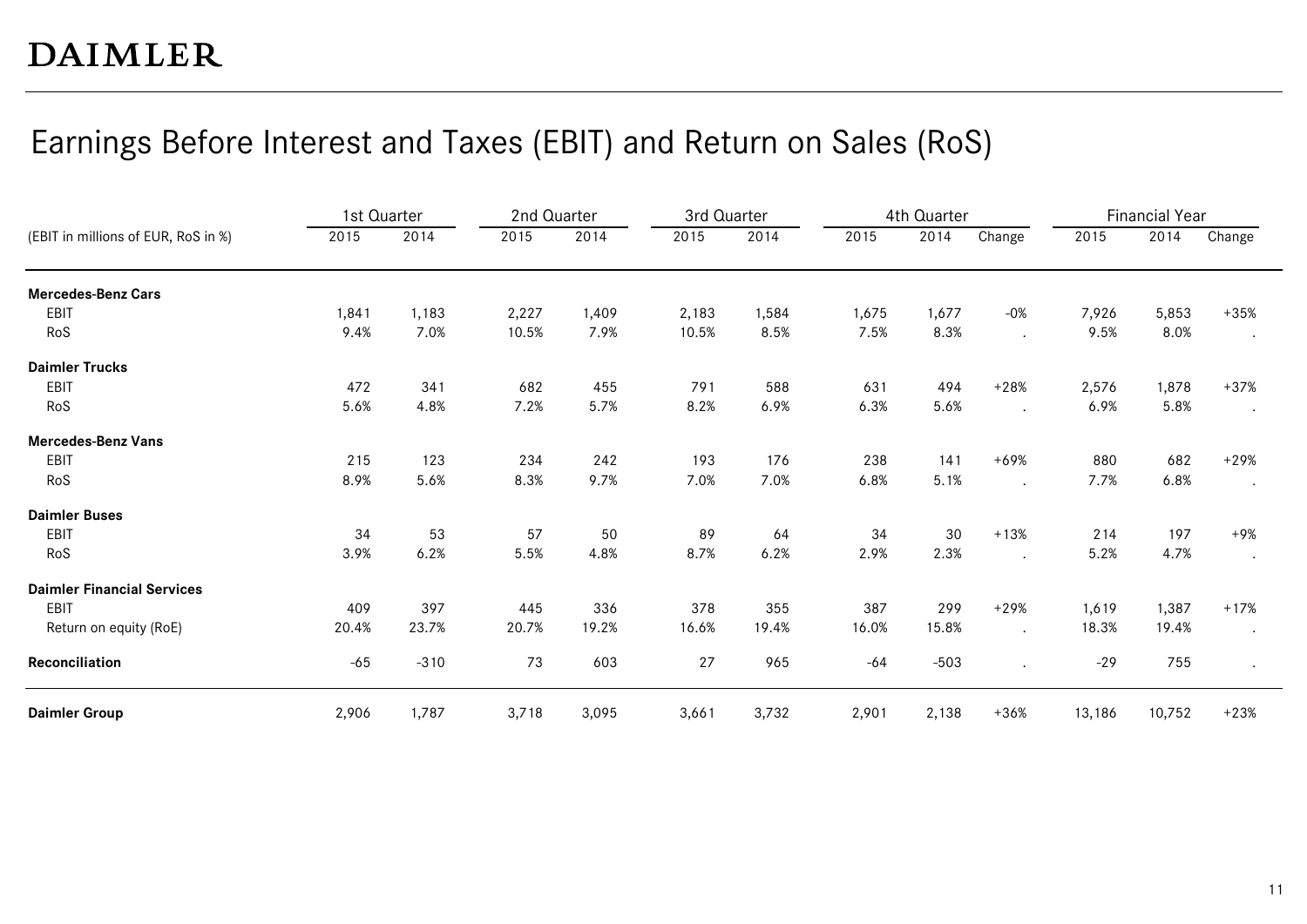#### EBIT and RoS from Ongoing Business

|                                     | 1st Quarter |       | 2nd Quarter |       | 3rd Quarter |       |       | 4th Quarter |           |        | <b>Financial Year</b> |           |
|-------------------------------------|-------------|-------|-------------|-------|-------------|-------|-------|-------------|-----------|--------|-----------------------|-----------|
| (EBIT in millions of EUR, RoS in %) | 2015        | 2014  | 2015        | 2014  | 2015        | 2014  | 2015  | 2014        | Change    | 2015   | 2014                  | Change    |
| <b>Mercedes-Benz Cars</b>           |             |       |             |       |             |       |       |             |           |        |                       |           |
| EBIT                                | 1,794       | 1,183 | 2,234       | 1,409 | 2,161       | 1,614 | 2,154 | 1,758       | $+23%$    | 8,343  | 5,964                 | $+40%$    |
| RoS                                 | 9.2%        | 7.0%  | 10.6%       | 7.9%  | 10.4%       | 8.6%  | 9.6%  | 8.7%        |           | 10.0%  | 8.1%                  | $\cdot$   |
| <b>Daimler Trucks</b>               |             |       |             |       |             |       |       |             |           |        |                       |           |
| EBIT                                | 536         | 346   | 717         | 526   | 805         | 618   | 684   | 583         | $+17%$    | 2,742  | 2,073                 | $+32%$    |
| RoS                                 | 6.4%        | 4.9%  | 7.6%        | 6.6%  | 8.3%        | 7.3%  | 6.8%  | 6.6%        |           | 7.3%   | 6.4%                  | $\cdot$   |
| <b>Mercedes-Benz Vans</b>           |             |       |             |       |             |       |       |             |           |        |                       |           |
| EBIT                                | 221         | 123   | 238         | 181   | 196         | 176   | 297   | 158         | +88%      | 952    | 638                   | $+49%$    |
| RoS                                 | 9.2%        | 5.6%  | 8.4%        | 7.3%  | 7.1%        | 7.0%  | 8.5%  | 5.8%        | $\bullet$ | 8.3%   | 6.4%                  | $\bullet$ |
| <b>Daimler Buses</b>                |             |       |             |       |             |       |       |             |           |        |                       |           |
| EBIT                                | 35          | 54    | 57          | 58    | 90          | 64    | 20    | 35          | $-43%$    | 202    | 211                   | -4%       |
| RoS                                 | 4.0%        | 6.3%  | 5.5%        | 5.5%  | 8.8%        | 6.2%  | 1.7%  | 2.7%        | $\cdot$   | 4.9%   | 5.0%                  | $\bullet$ |
| <b>Daimler Financial Services</b>   |             |       |             |       |             |       |       |             |           |        |                       |           |
| EBIT                                | 409         | 397   | 445         | 336   | 378         | 355   | 387   | 299         | $+29%$    | 1,619  | 1,387                 | $+17%$    |
| Return on equity (RoE)              | 20.4%       | 23.7% | 20.7%       | 19.2% | 16.6%       | 19.4% | 16.0% | 15.8%       |           | 18.3%  | 19.4%                 | $\bullet$ |
| Reconciliation                      | $-65$       | $-31$ | 73          | $-47$ | 27          | $-40$ | $-64$ | -9          |           | $-29$  | $-127$                | $\bullet$ |
| <b>Daimler Group</b>                | 2,930       | 2,072 | 3,764       | 2,463 | 3,657       | 2,787 | 3,478 | 2,824       | $+23%$    | 13,829 | 10,146                | $+36%$    |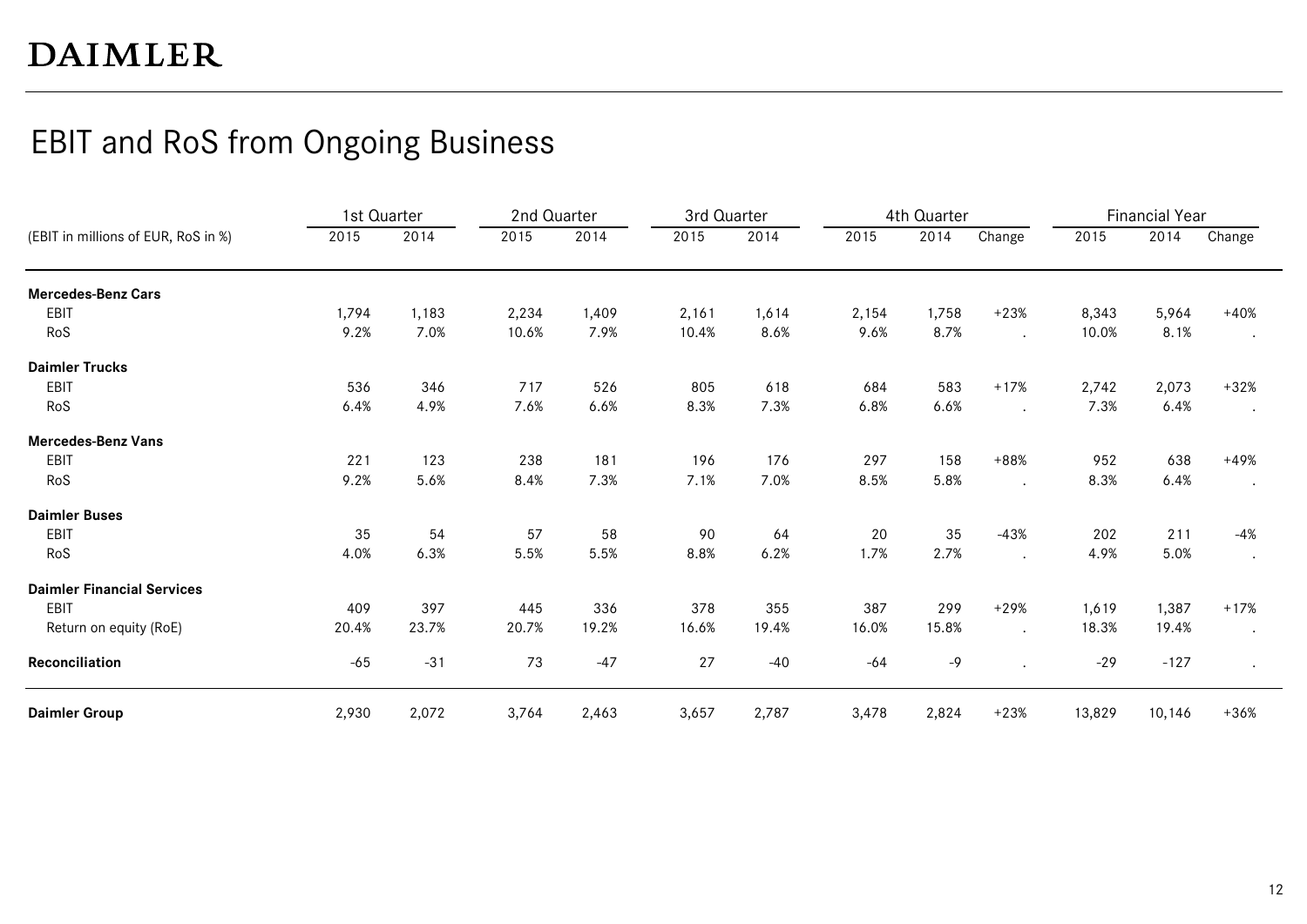#### Special Items affecting EBIT

|                        |                                                                    | 1st Quarter |        | 2nd Quarter |       | 3rd Quarter |       | 4th Quarter |       | <b>Financial Year</b> |        |
|------------------------|--------------------------------------------------------------------|-------------|--------|-------------|-------|-------------|-------|-------------|-------|-----------------------|--------|
|                        | (in millions of EUR)                                               | 2015        | 2014   | 2015        | 2014  | 2015        | 2014  | 2015        | 2014  | 2015                  | 2014   |
|                        | Impairment of investments in the area of alternative drive systems |             |        |             |       |             | $-30$ |             |       |                       | $-30$  |
|                        | Restructuring of own dealer network                                | $-20$       |        | $-16$       |       | 21          |       | $-49$       | $-81$ | $-64$                 | $-81$  |
|                        | <b>Relocation of headquarters of MBUSA</b>                         | $-20$       |        | 9           |       |             |       | -9          |       | $-19$                 |        |
| Mercedes-<br>Benz Cars | Sale of real estate in the United States                           | 87          |        |             |       |             |       |             |       | 87                    |        |
|                        | Recall in connection with Takata airbags                           |             |        |             |       |             |       | $-300$      |       | $-300$                |        |
|                        | Public-sector levies related to prior periods                      |             |        |             |       |             |       | $-121$      |       | $-121$                |        |
|                        | Workforce adjustments                                              | $-5$        | -5     | $-20$       | $-71$ | $-10$       | $-30$ | $-23$       | $-43$ | $-58$                 | $-149$ |
|                        | Impairment of investment in Kamaz                                  |             |        |             |       |             |       |             | $-30$ |                       | $-30$  |
| Daimler<br>Trucks      | Restructuring of own dealer network                                | -4          |        | $-15$       |       | -4          |       | $-24$       | $-16$ | $-47$                 | $-16$  |
|                        | <b>Sale of Atlantis Foundries</b>                                  | $-55$       |        |             |       |             |       | -6          |       | $-61$                 |        |
| Mercedes-Benz          | Reversal of impairment of investment in FBAC                       |             |        |             | 61    |             |       |             |       |                       | 61     |
| Vans                   | Restructuring of own dealer network                                | -4          |        | -4          |       | -3          |       | $-18$       | $-17$ | $-29$                 | $-17$  |
|                        | Relocation of headquarters of MBUSA                                | -2          |        |             |       |             |       |             |       | $-3$                  |        |
|                        | Recall in connection with Takata airbags                           |             |        |             |       |             |       | $-40$       |       | $-40$                 |        |
|                        | <b>Business repositioning</b>                                      |             | -1     |             | -8    |             |       |             | -3    |                       | $-12$  |
| Daimler<br>Buses       | Restructuring of own dealer network                                | -1          |        |             |       | - 1         |       | -2          | -2    | -4                    | $-2$   |
|                        | Sale of investment in New MCI Holdings Inc.                        |             |        |             |       |             |       | 16          |       | 16                    |        |
|                        | Measurement of put option for Rolls-Royce Power Systems Holding    |             | $-118$ |             |       |             |       |             |       |                       | $-118$ |
|                        | Sale of shares in Rolls-Royce Power Systems Holding                |             |        |             |       |             | 1,006 |             |       |                       | 1,006  |
| Reconciliation         | Sale of Tesla shares and hedge of Tesla share price                |             | $-161$ |             | $-68$ |             | -1    |             | 106   |                       | $-124$ |
|                        | <b>Remeasurement of Tesla shares</b>                               |             |        |             | 718   |             |       |             |       |                       | 718    |
|                        | Expenses related to EU antitrust proceedings                       |             |        |             |       |             |       |             | -600  |                       | $-600$ |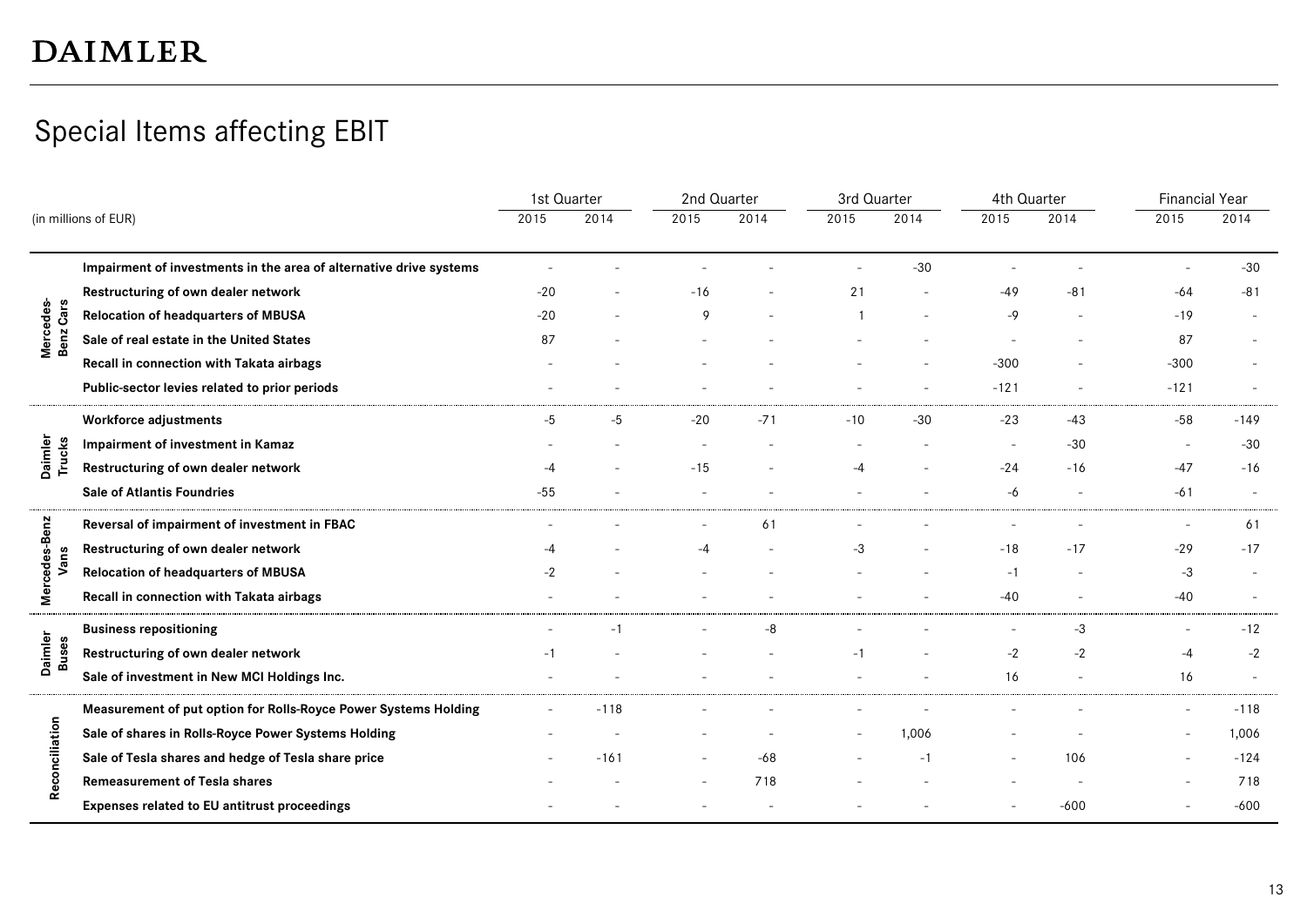# Mercedes-Benz Cars

Overview

|                                               |         | 1st Quarter |         | 2nd Quarter |         | 3rd Quarter |         | 4th Quarter |        |           | <b>Financial Year</b> |        |
|-----------------------------------------------|---------|-------------|---------|-------------|---------|-------------|---------|-------------|--------|-----------|-----------------------|--------|
|                                               | 2015    | 2014        | 2015    | 2014        | 2015    | 2014        | 2015    | 2014        | Change | 2015      | 2014                  | Change |
|                                               |         |             |         |             |         |             |         |             |        |           |                       |        |
| <b>Unit sales</b> (units)                     | 459,708 | 389,476     | 500,694 | 418,685     | 508,350 | 431,041     | 532,686 | 483,359     | $+10%$ | 2,001,438 | 1,722,561             | $+16%$ |
| <b>Retail sales (units)</b>                   | 458,276 | 397,708     | 502,241 | 432,628     | 503,853 | 431,690     | 526,611 | 477,897     | $+10%$ | 1,990,981 | 1,739,923             | $+14%$ |
| <b>Production</b> (units)                     | 494,970 | 407,458     | 503,950 | 406,639     | 540,200 | 459,259     | 520,703 | 480,759     | $+8%$  | 2,059,823 | 1,754,115             | $+17%$ |
| <b>Revenue</b> (millions of EUR)              | 19,509  | 17,004      | 21,136  | 17,771      | 20,707  | 18,677      | 22,457  | 20,132      | $+12%$ | 83,809    | 73,584                | $+14%$ |
| <b>EBIT</b> (millions of EUR)                 | 1,841   | 1,183       | 2,227   | 1,409       | 2,183   | 1,584       | 1,675   | 1,677       | $-0%$  | 7,926     | 5,853                 | $+35%$ |
| Return on sales (%)                           | 9.4%    | 7.0%        | 10.5%   | 7.9%        | 10.5%   | 8.5%        | 7.5%    | 8.3%        |        | 9.5%      | 8.0%                  |        |
| <b>V-Class</b> (included in MBC retail sales) | 6,650   | 5,324       | 8,564   | 5,870       | 7,336   | 6,918       | 8,951   | 6,838       | $+31%$ | 31,501    | 24,950                | $+26%$ |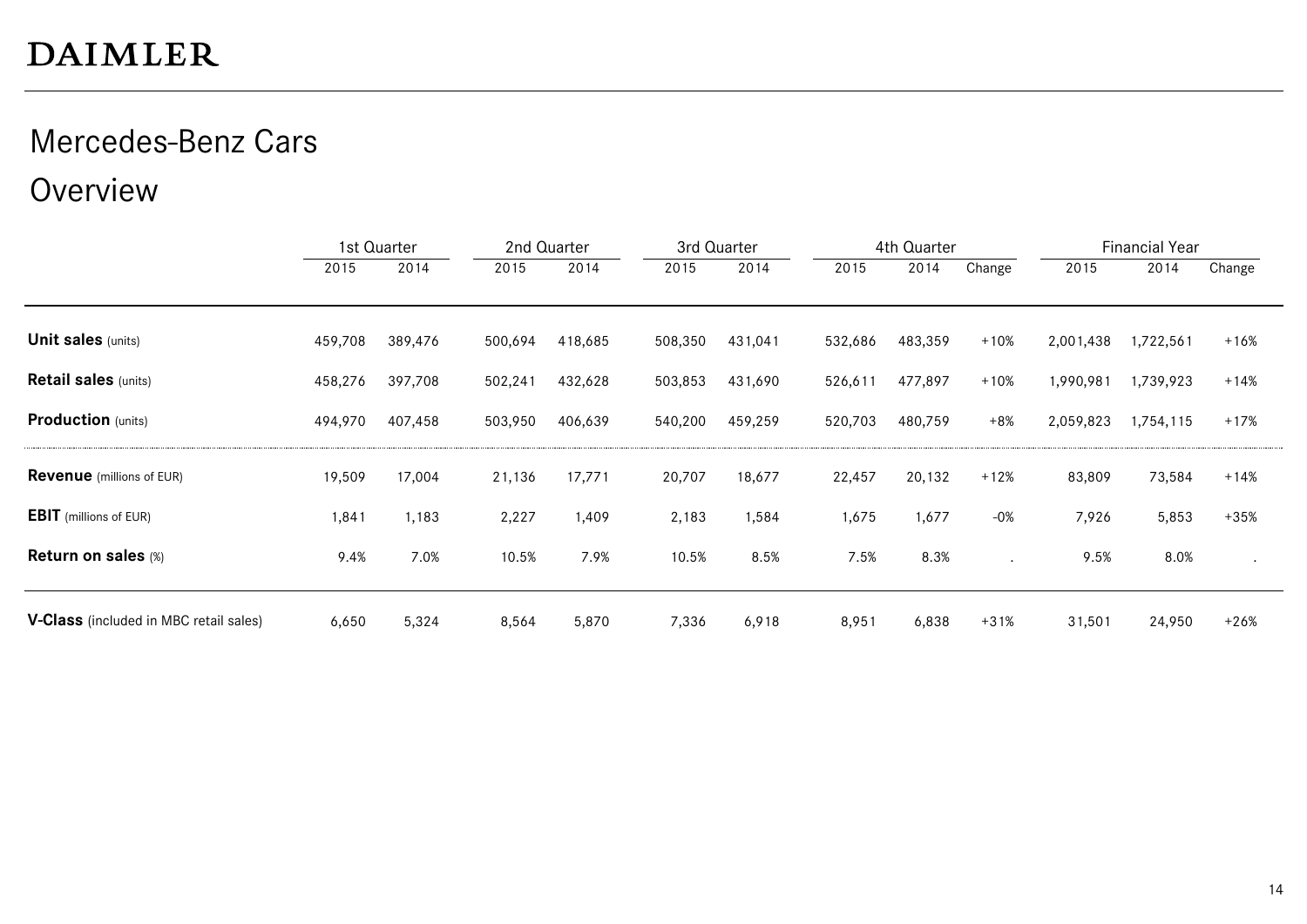# Mercedes-Benz Cars Unit Sales

|                                    |         | 1st Quarter | 2nd Quarter |         | 3rd Quarter |         |         | 4th Quarter |        |           | <b>Financial Year</b> |        |
|------------------------------------|---------|-------------|-------------|---------|-------------|---------|---------|-------------|--------|-----------|-----------------------|--------|
| (in units)                         | 2015    | 2014        | 2015        | 2014    | 2015        | 2014    | 2015    | 2014        | Change | 2015      | 2014                  | Change |
|                                    |         |             |             |         |             |         |         |             |        |           |                       |        |
| <b>Mercedes-Benz Cars</b>          | 459,708 | 389,476     | 500,694     | 418,685 | 508,350     | 431,041 | 532,686 | 483,359     | $+10%$ | 2,001,438 | .722,561              | $+16%$ |
| <b>Western Europe</b>              | 176,345 | 152,329     | 200,939     | 171,900 | 191,126     | 160,264 | 205,075 | 184,085     | $+11%$ | 773,485   | 668,578               | $+16%$ |
| of which Germany                   | 65,394  | 59,106      | 78,689      | 73,221  | 73,445      | 66,201  | 78,165  | 73,931      | $+6%$  | 295,693   | 272,459               | +9%    |
| <b>NAFTA</b>                       | 99,333  | 86,351      | 106,241     | 94,608  | 100,332     | 94,874  | 105,798 | 114.884     | $-8%$  | 411,704   | 390,717               | $+5%$  |
| of which USA                       | 87,714  | 76,851      | 90,383      | 81,914  | 88,073      | 84,085  | 92,938  | 101,515     | $-8%$  | 359,108   | 344,365               | $+4%$  |
| Asia                               | 140,180 | 114,188     | 142,228     | 104,327 | 163,335     | 127,744 | 172,501 | 129,374     | $+33%$ | 618,244   | 475,633               | $+30%$ |
| of which China                     | 87,426  | 70,343      | 91,152      | 68,061  | 105,675     | 76,233  | 116,142 | 78,026      | $+49%$ | 400,395   | 292,663               | +37%   |
| of which locally produced vehicles | 48,935  | 33,589      | 54,099      | 30,905  | 72,249      | 37,779  | 74,905  | 43,195      | $+73%$ | 250,188   | 145,468               | $+72%$ |
| <b>Rest of World</b>               | 43,850  | 36,608      | 51,286      | 47,850  | 53,557      | 48,159  | 49,312  | 55,016      | $-10%$ | 198,005   | 187,633               | $+6%$  |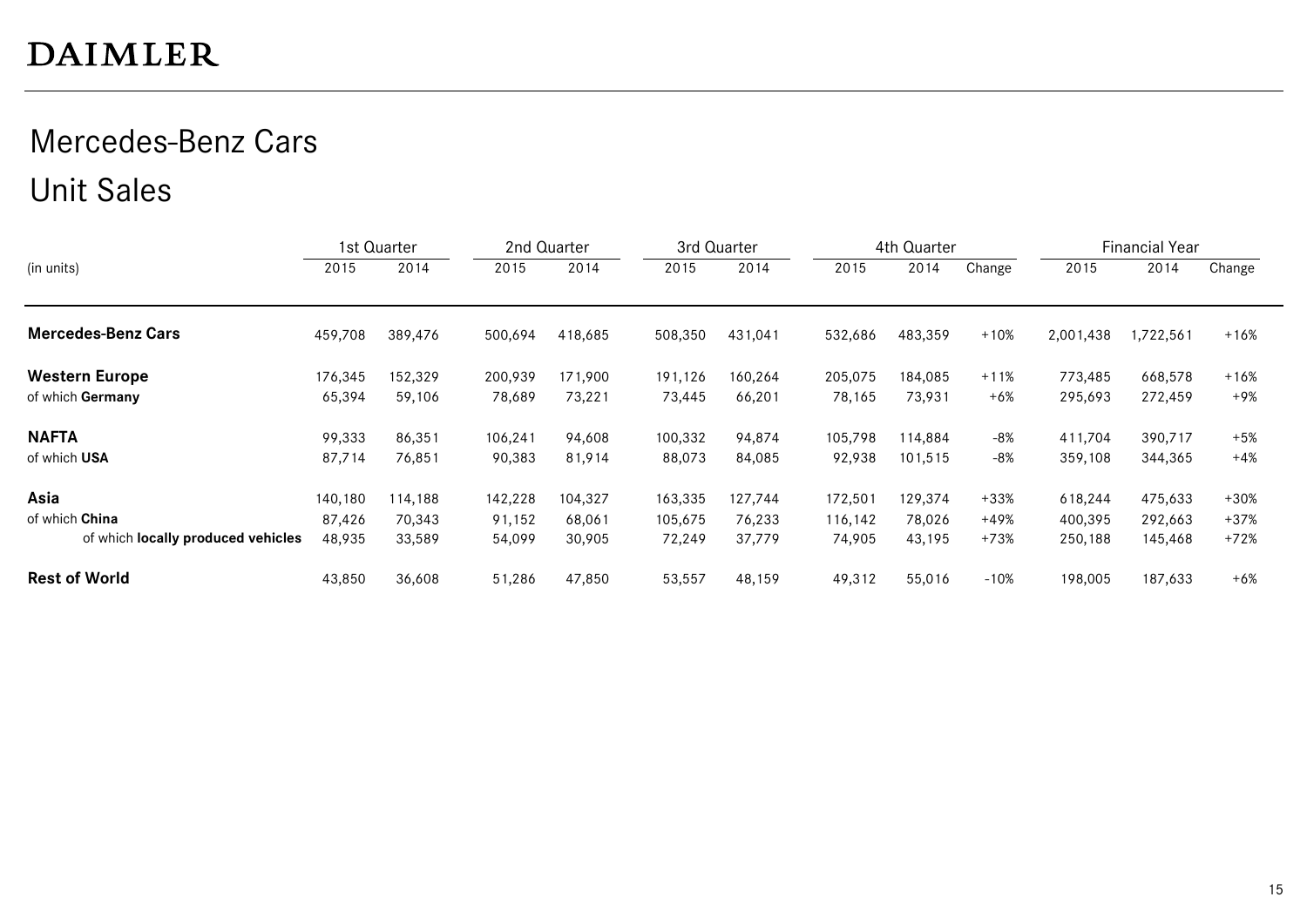# Mercedes-Benz Cars Retail Sales

|                                               |         | 1st Quarter |         | 2nd Quarter |         | 3rd Quarter |         | 4th Quarter |        |           | <b>Financial Year</b> |        |
|-----------------------------------------------|---------|-------------|---------|-------------|---------|-------------|---------|-------------|--------|-----------|-----------------------|--------|
| (in units)                                    | 2015    | 2014        | 2015    | 2014        | 2015    | 2014        | 2015    | 2014        | Change | 2015      | 2014                  | Change |
| <b>Mercedes-Benz Cars</b>                     | 458,276 | 397,708     | 502,241 | 432,628     | 503,853 | 431,690     | 526,611 | 477,897     | $+10%$ | 1,990,981 | ,739,923              | $+14%$ |
| <b>Western Europe</b>                         | 188,056 | 158,488     | 205,098 | 180,158     | 196,960 | 167,219     | 202,587 | 175,138     | $+16%$ | 792,701   | 681,003               | $+16%$ |
| of which Germany                              | 68,408  | 61,556      | 82,240  | 75,190      | 76,759  | 69,642      | 82,582  | 75,959      | $+9%$  | 309,989   | 282,347               | $+10%$ |
| <b>NAFTA</b>                                  | 90,558  | 84,901      | 103,226 | 93,302      | 99,768  | 96,800      | 108,182 | 112,731     | $-4%$  | 401,734   | 387,734               | +4%    |
| of which USA                                  | 79,708  | 74,820      | 88,917  | 81,393      | 86,708  | 85,125      | 95,215  | 99,357      | -4%    | 350,548   | 340,695               | +3%    |
| Asia                                          | 135,039 | 117,142     | 141,702 | 111,666     | 155,065 | 120,129     | 164,260 | 132,618     | $+24%$ | 596,066   | 481,555               | $+24%$ |
| of which China                                | 82,618  | 71,661      | 90,935  | 73.480      | 102,875 | 72,069      | 110,207 | 82,206      | $+34%$ | 386,635   | 299,416               | $+29%$ |
| of which locally produced vehicles            | 46,576  | 34,512      | 51,817  | 36,481      | 67,646  | 33,630      | 71,855  | 43,010      | $+67%$ | 237,894   | 147,633               | $+61%$ |
| <b>Rest of World</b>                          | 44,623  | 37,177      | 52,215  | 47,502      | 52,060  | 47,542      | 51,582  | 57,410      | $-10%$ | 200,480   | 189,631               | $+6%$  |
| <b>V-Class</b> (included in MBC retail sales) | 6,650   | 5,324       | 8,564   | 5,870       | 7,336   | 6,918       | 8,951   | 6,838       | $+31%$ | 31,501    | 24,950                | $+26%$ |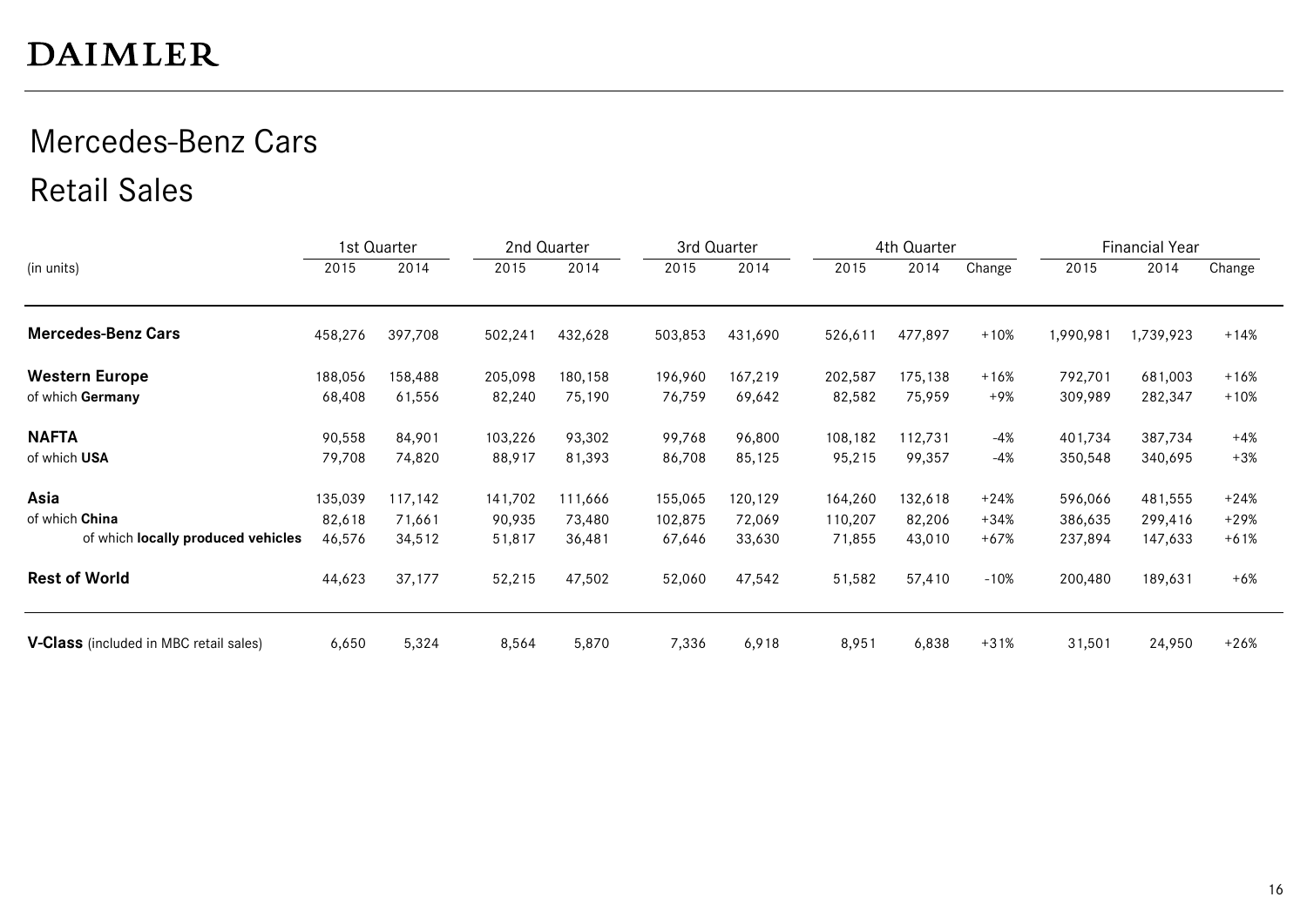# Mercedes-Benz Cars

#### Market Shares\*

|                       |      | 1st Quarter |      | 2nd Quarter | 3rd Quarter |      |      | 4th Quarter |                     |      | <b>Financial Year</b> |                     |
|-----------------------|------|-------------|------|-------------|-------------|------|------|-------------|---------------------|------|-----------------------|---------------------|
| (in %)                | 2015 | 2014        | 2015 | 2014        | 2015        | 2014 | 2015 | 2014        | Change<br>in % pts. | 2015 | 2014                  | Change<br>in % pts. |
| <b>Western Europe</b> | 5.8  | 5.3         | 5.8  | 5.4         | 6.0         | 5.5  | 6.5  | 5.7         | $+0.8$              | 6.0  | 5.5                   | $+0.5$              |
| of which Germany      | 9.9  | 9.8         | 10.1 | 9.6         | 10.1        | 9.5  | 10.4 | 9.9         | $+0.5$              | 10.1 | 9.7                   | $+0.4$              |
| <b>USA</b>            | 2.0  | 2.0         | 1.9  | 1.8         | 1.9         | 2.0  | 2.2  | 2.5         | $-0.3$              | 2.0  | 2.1                   | $-0.1$              |
| China                 | 1.7  | 1.5         | 1.9  | 1.5         | 2.4         | 1.5  | 2.0  | 1.5         | $+0.5$              | 1.9  | 1.5                   | $+0.4$              |
| Japan                 | 1.4  | 1.1         | 1.5  | 1.0         | 1.7         | 1.5  | 1.8  | 1.4         | $+0.4$              | 1.6  | 1.3                   | $+0.3$              |

\* Based on estimates in certain markets.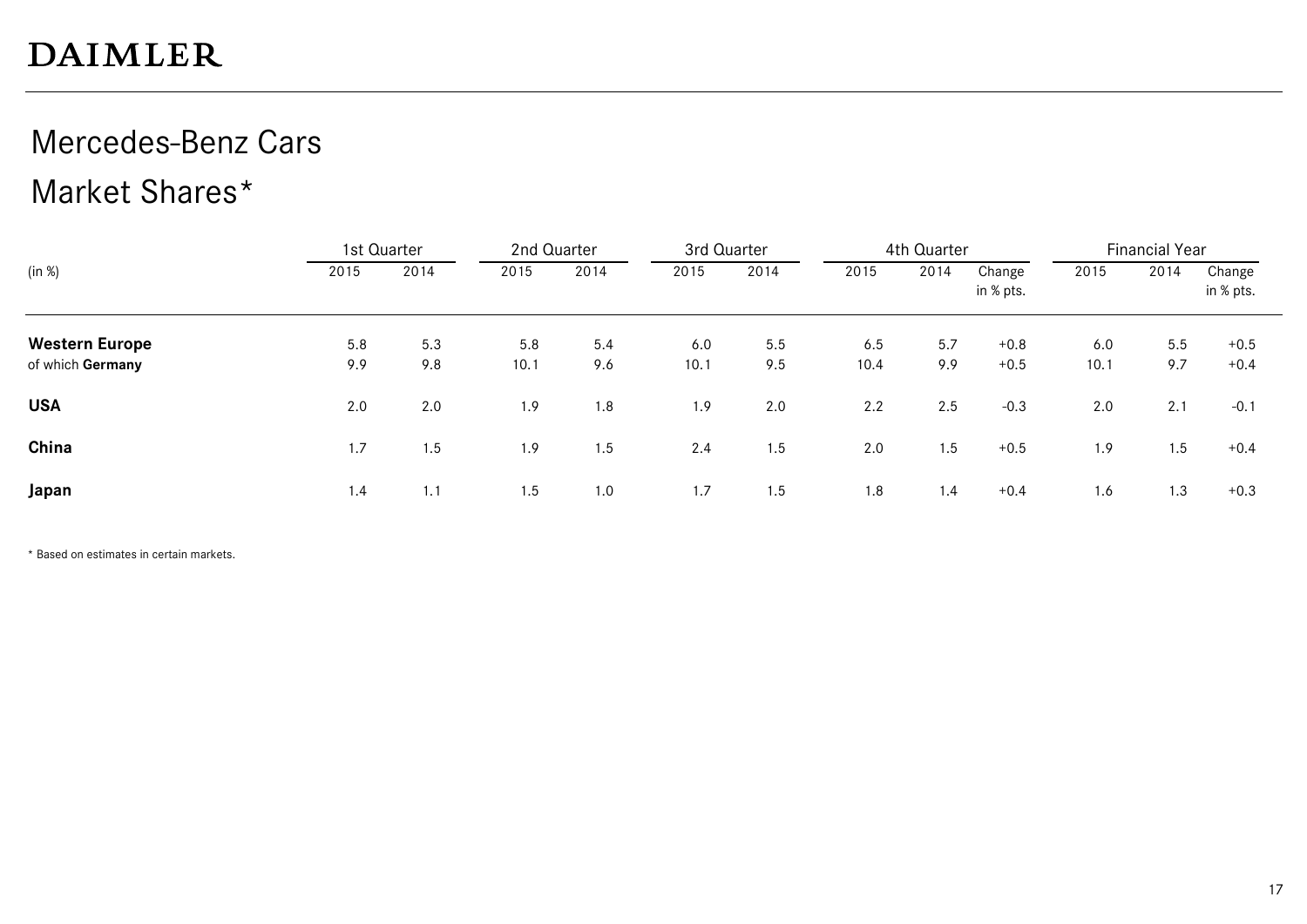# Daimler Trucks

#### Overview

|                                  |         | 1st Quarter |         | 2nd Quarter | 3rd Quarter |         |         | 4th Quarter |        |         | <b>Financial Year</b> |        |
|----------------------------------|---------|-------------|---------|-------------|-------------|---------|---------|-------------|--------|---------|-----------------------|--------|
|                                  | 2015    | 2014        | 2015    | 2014        | 2015        | 2014    | 2015    | 2014        | Change | 2015    | 2014                  | Change |
|                                  |         |             |         |             |             |         |         |             |        |         |                       |        |
| <b>Incoming orders (units)</b>   | 134,148 | 134,014     | 123,539 | 124,694     | 106,378     | 118,966 | 118,255 | 172,863     | $-32%$ | 482,320 | 550,537               | $-12%$ |
| <b>Unit sales (units)</b>        | 112,424 | 108,529     | 125,113 | 126,066     | 128,496     | 125,556 | 136,445 | 135,517     | $+1%$  | 502,478 | 495,668               | $+1%$  |
| <b>Retail sales (units)</b>      | 104,783 | 102,098     | 121,927 | 123,795     | 123,651     | 119,409 | 137,901 | 146,002     | $-6%$  | 488,262 | 491,304               | $-1%$  |
| <b>Production</b> (units)        | 122,236 | 122,094     | 126,972 | 127,651     | 129,890     | 124,366 | 127,565 | 123,599     | $+3%$  | 506,663 | 497,710               | $+2%$  |
| <b>Revenue</b> (millions of EUR) | 8,414   | 7,121       | 9,441   | 7,966       | 9,650       | 8,463   | 10,073  | 8,839       | $+14%$ | 37,578  | 32,389                | $+16%$ |
| <b>EBIT</b> (millions of EUR)    | 472     | 341         | 682     | 455         | 791         | 588     | 631     | 494         | $+28%$ | 2,576   | 1,878                 | $+37%$ |
| Return on sales (%)              | 5.6%    | 4.8%        | 7.2%    | 5.7%        | 8.2%        | 6.9%    | 6.3%    | 5.6%        |        | 6.9%    | 5.8%                  |        |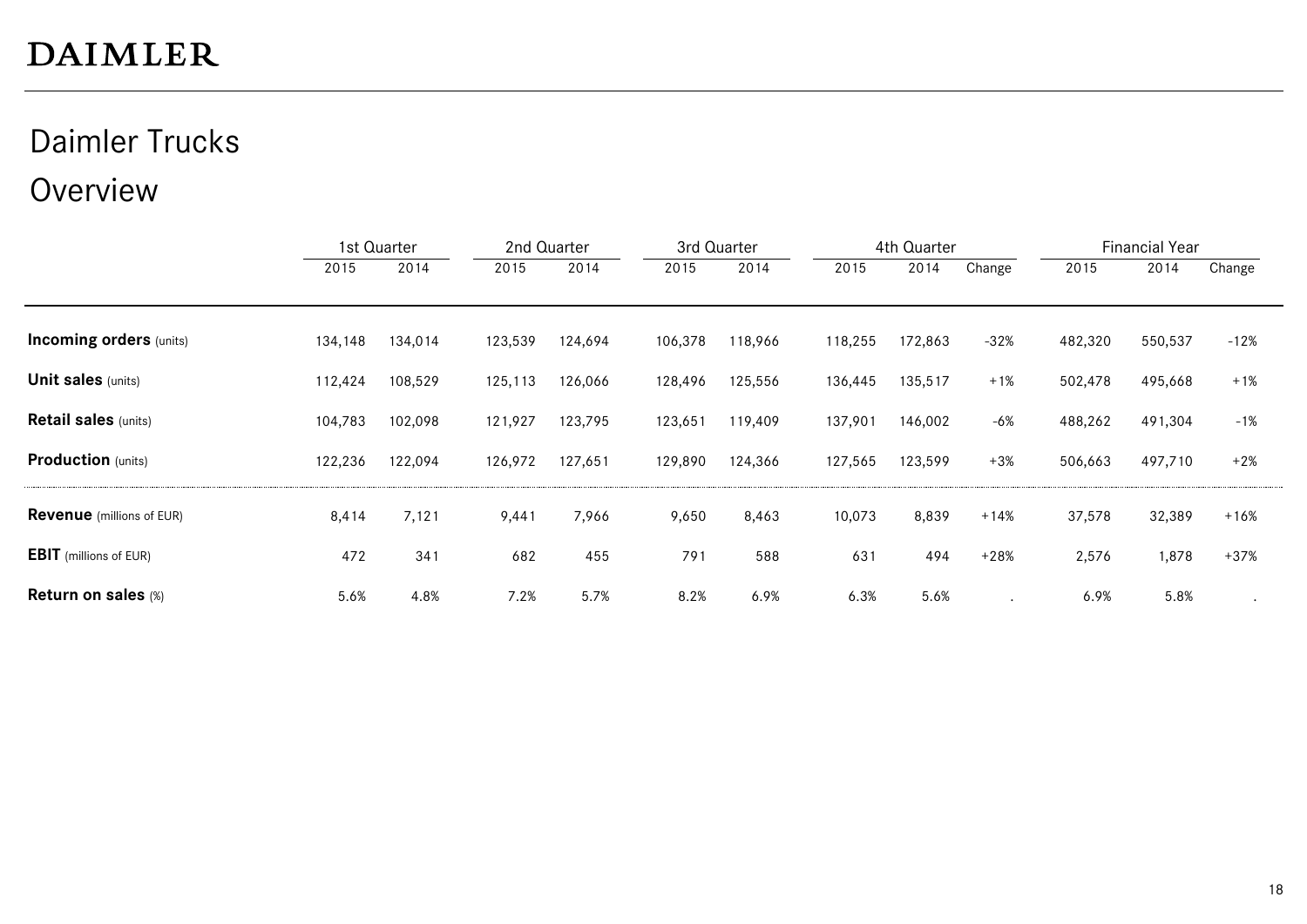# Daimler Trucks Unit Sales

|                                      |         | 1st Quarter |         | 2nd Quarter |         | 3rd Quarter |         | 4th Quarter |        |         | <b>Financial Year</b> |        |
|--------------------------------------|---------|-------------|---------|-------------|---------|-------------|---------|-------------|--------|---------|-----------------------|--------|
| (in units)                           | 2015    | 2014        | 2015    | 2014        | 2015    | 2014        | 2015    | 2014        | Change | 2015    | 2014                  | Change |
| <b>Daimler Trucks</b>                | 112,424 | 108,529     | 125,113 | 126,066     | 128,496 | 125,556     | 136,445 | 135,517     | $+1%$  | 502,478 | 495,668               | $+1%$  |
| <b>Western Europe</b>                | 11,453  | 11,632      | 15,234  | 13,241      | 16,614  | 14,822      | 21,498  | 17,718      | $+21%$ | 64,799  | 57,413                | $+13%$ |
| of which Germany                     | 5,042   | 6,503       | 7,555   | 7,129       | 8,011   | 6,947       | 11,403  | 8,459       | $+35%$ | 32,011  | 29,038                | $+10%$ |
| <b>NAFTA</b>                         | 40,844  | 34,558      | 49,388  | 41,142      | 52,185  | 43,868      | 49,503  | 41,917      | $+18%$ | 191,920 | 161,485               | $+19%$ |
| of which USA                         | 35,735  | 30,592      | 43,703  | 35,803      | 45,613  | 39,125      | 41,743  | 36,099      | $+16%$ | 166,794 | 141,619               | $+18%$ |
| Latin America (excl. Mexico)         | 7,236   | 10,151      | 8,549   | 11,931      | 7,831   | 12,528      | 6,895   | 12,468      | -45%   | 30,511  | 47,078                | $-35%$ |
| Asia                                 | 37,277  | 40,640      | 35,416  | 42,838      | 36,081  | 38,582      | 38,920  | 45,163      | $-14%$ | 147,694 | 167,223               | $-12%$ |
| of which Japan                       | 12,299  | 13,439      | 10,400  | 8,946       | 11,706  | 10,679      | 11,157  | 10,787      | $+3%$  | 45,562  | 43,851                | $+4%$  |
| Indonesia                            | 9,997   | 14,159      | 9,468   | 19,521      | 5,416   | 10,427      | 7,216   | 14,170      | -49%   | 32,097  | 58,277                | $-45%$ |
| India                                | 3,607   | 2,203       | 3,043   | 2,681       | 3,566   | 3,026       | 3,802   | 2,372       | $+60%$ | 14,018  | 10,282                | $+36%$ |
| <b>Rest of World</b>                 | 15,614  | 11,548      | 16,526  | 16,914      | 15,785  | 15,756      | 19,629  | 18,251      | $+8%$  | 67,554  | 62,469                | $+8%$  |
| <b>BFDA</b> - Beijing Foton Daimler  |         |             |         |             |         |             |         |             |        |         |                       |        |
| Automotive Co. Ltd. (Auman Trucks)   | 15,902  | 26,643      | 18,929  | 31,242      | 14,292  | 18,051      | 20,067  | 23,294      | $-14%$ | 69,190  | 99,230                | $-30%$ |
| <b>Daimler Trucks including BFDA</b> | 128,326 | 135,172     | 144,042 | 157,308     | 142,788 | 143,607     | 156,512 | 158,811     | $-1%$  | 571,668 | 594,898               | -4%    |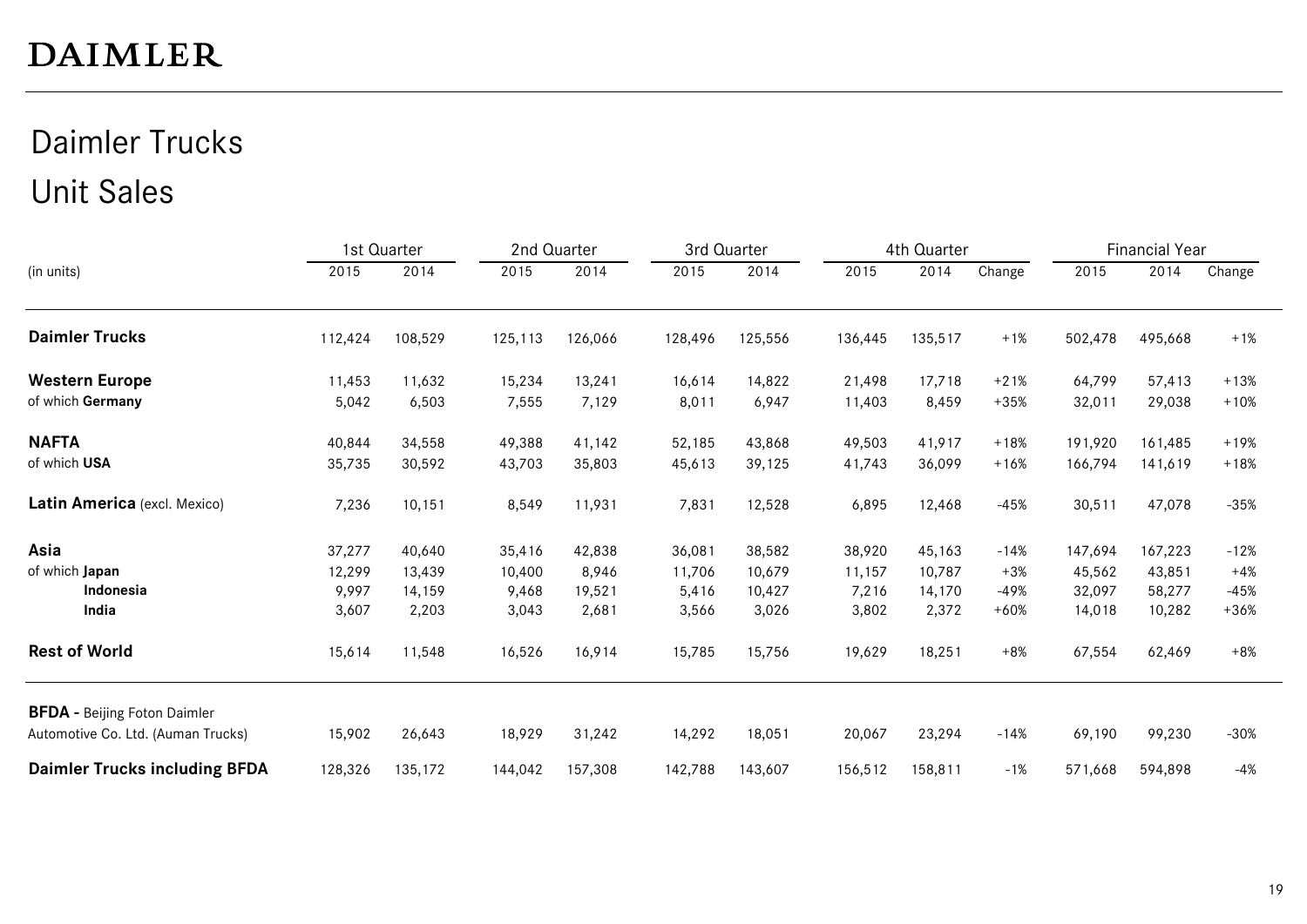# Daimler Trucks Retail Sales

|                              |         | 1st Quarter |         | 2nd Quarter |         | 3rd Quarter |         | 4th Quarter |        |         | <b>Financial Year</b> |        |
|------------------------------|---------|-------------|---------|-------------|---------|-------------|---------|-------------|--------|---------|-----------------------|--------|
| (in units)                   | 2015    | 2014        | 2015    | 2014        | 2015    | 2014        | 2015    | 2014        | Change | 2015    | 2014                  | Change |
| <b>Daimler Trucks</b>        | 104,783 | 102,098     | 121,927 | 123,795     | 123,651 | 119,409     | 137,901 | 146,002     | $-6%$  | 488,262 | 491,304               | $-1%$  |
| <b>Western Europe</b>        | 11,591  | 12,131      | 15,237  | 13,193      | 16,290  | 13,683      | 20,974  | 17,712      | $+18%$ | 64,092  | 56,719                | $+13%$ |
| of which Germany             | 5,042   | 6,503       | 7,555   | 7,129       | 8,011   | 6,947       | 11,403  | 8,459       | $+35%$ | 32,011  | 29,038                | $+10%$ |
| <b>NAFTA</b>                 | 38,215  | 32,476      | 46,241  | 39,509      | 47,409  | 41,049      | 49,671  | 44,119      | $+13%$ | 181,536 | 157,153               | $+16%$ |
| of which USA                 | 33,769  | 29,024      | 40,694  | 34,243      | 41,551  | 36,574      | 42,229  | 38,021      | $+11%$ | 158,243 | 137,862               | $+15%$ |
| Latin America (excl. Mexico) | 5,717   | 9,542       | 9,360   | 11,744      | 8,501   | 12,697      | 7,378   | 13,770      | $-46%$ | 30,956  | 47,753                | $-35%$ |
| Asia                         | 33,248  | 36,304      | 35,164  | 42,414      | 36,143  | 36,899      | 41,057  | 51,211      | $-20%$ | 145,612 | 166,828               | $-13%$ |
| of which Japan               | 12,397  | 13,767      | 10,084  | 8,567       | 11,806  | 10,639      | 11,194  | 10,887      | $+3%$  | 45,481  | 43,860                | $+4%$  |
| Indonesia                    | 7,527   | 11,545      | 8,826   | 16,280      | 5,004   | 9,473       | 12,561  | 21,843      | $-42%$ | 33,918  | 59,141                | $-43%$ |
| India                        | 3,376   | 2,425       | 3,164   | 2,653       | 3,625   | 2,880       | 3,864   | 2,444       | $+58%$ | 14,029  | 10,402                | $+35%$ |
| <b>Rest of World</b>         | 16,012  | 11,645      | 15,925  | 16,935      | 15,308  | 15,081      | 18,821  | 19,190      | $-2%$  | 66,066  | 62,851                | $+5%$  |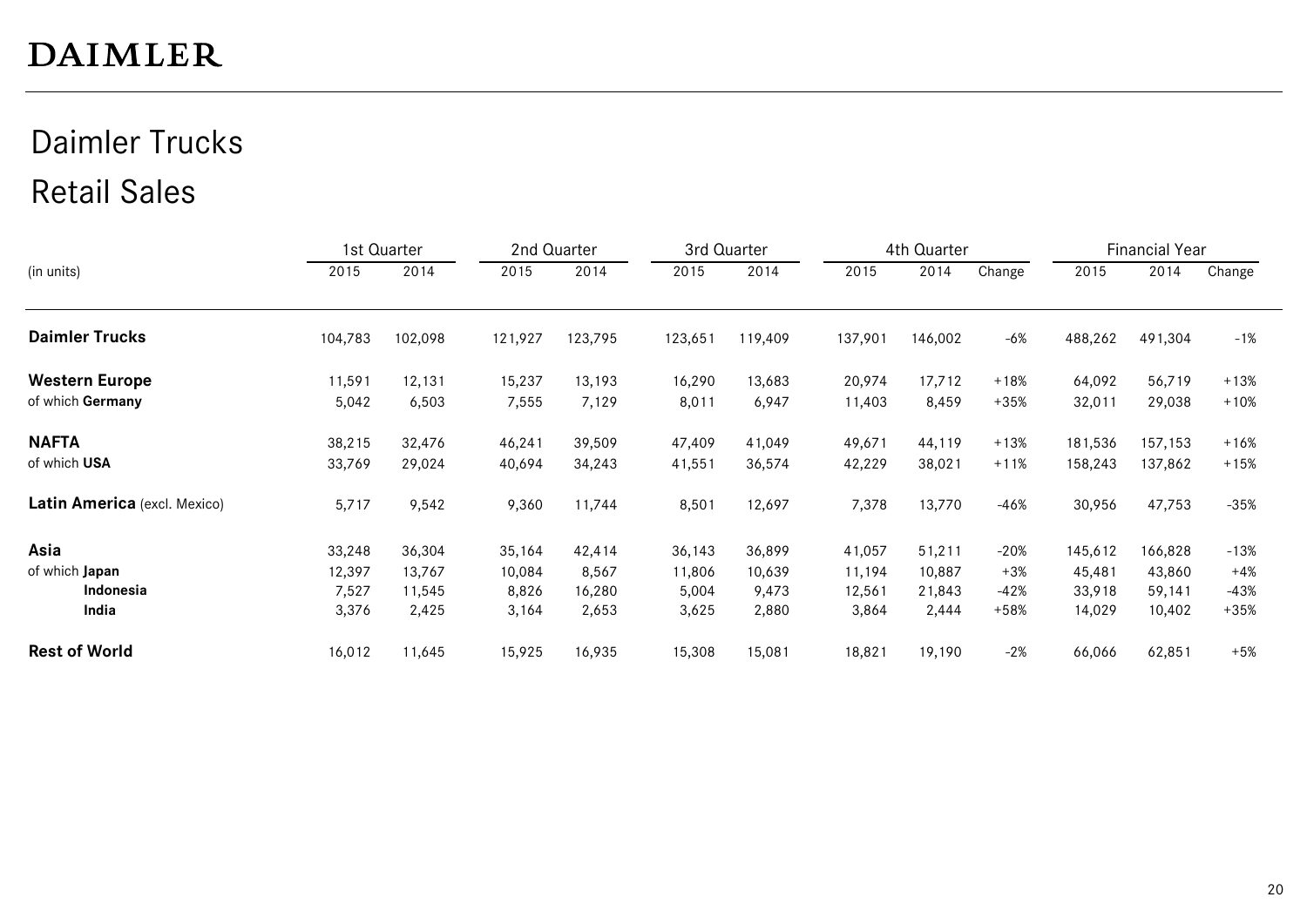# Daimler Trucks Incoming Orders

|                               |         | 1st Quarter |         | 2nd Quarter |         | 3rd Quarter |         | 4th Quarter |        |         | <b>Financial Year</b> |        |
|-------------------------------|---------|-------------|---------|-------------|---------|-------------|---------|-------------|--------|---------|-----------------------|--------|
| (in units)                    | 2015    | 2014        | 2015    | 2014        | 2015    | 2014        | 2015    | 2014        | Change | 2015    | 2014                  | Change |
| <b>Daimler Trucks</b>         | 134,148 | 134,014     | 123,539 | 124,694     | 106,378 | 118,966     | 118,255 | 172,863     | $-32%$ | 482,320 | 550,537               | $-12%$ |
| <b>Western Europe</b>         | 17,254  | 12,627      | 16,993  | 14,388      | 15,117  | 13,252      | 15,542  | 14,585      | $+7%$  | 64,906  | 54,852                | $+18%$ |
| of which Germany              | 8,206   | 6,339       | 7,520   | 5,901       | 7,172   | 5,770       | 7,601   | 6,450       | $+18%$ | 30,499  | 24,460                | $+25%$ |
| <b>NAFTA</b>                  | 52,343  | 52,172      | 39,836  | 39,899      | 34,437  | 39,154      | 41,577  | 85,340      | $-51%$ | 168,193 | 216,565               | $-22%$ |
| of which USA                  | 47,929  | 45,199      | 34,822  | 34,993      | 28,739  | 34,057      | 35,620  | 75,554      | $-53%$ | 147,110 | 189,803               | $-22%$ |
| Latin America (excl. Mexico)* | 7,259   | 9,803       | 8,063   | 12,168      | 6,873   | 10,594      | 7,014   | 13,403      | $-48%$ | 29,209  | 45,968                | $-36%$ |
| Asia                          | 36,996  | 43,728      | 37,816  | 40,178      | 35,458  | 39,376      | 35,581  | 41,295      | $-14%$ | 145,851 | 164,577               | $-11%$ |
| of which Japan                | 11,123  | 10,952      | 12,591  | 12,008      | 11,829  | 11,297      | 11,173  | 10,140      | $+10%$ | 46,716  | 44,397                | +5%    |
| Indonesia                     | 10,345  | 18,832      | 6,161   | 10,569      | 6,369   | 11,893      | 6,596   | 12,862      | -49%   | 29,471  | 54,156                | -46%   |
| India                         | 2,678   | 2,813       | 3,640   | 2,850       | 3,852   | 2,574       | 3,397   | 3,350       | $+1%$  | 13,567  | 11,587                | $+17%$ |
| <b>Rest of World</b>          | 20,296  | 15,684      | 20,831  | 18,061      | 14,493  | 16,590      | 18,541  | 18,240      | $+2%$  | 74,161  | 68,575                | $+8%$  |

\* Change in the reporting methodology of incoming orders in Brazil as of January 1, 2015.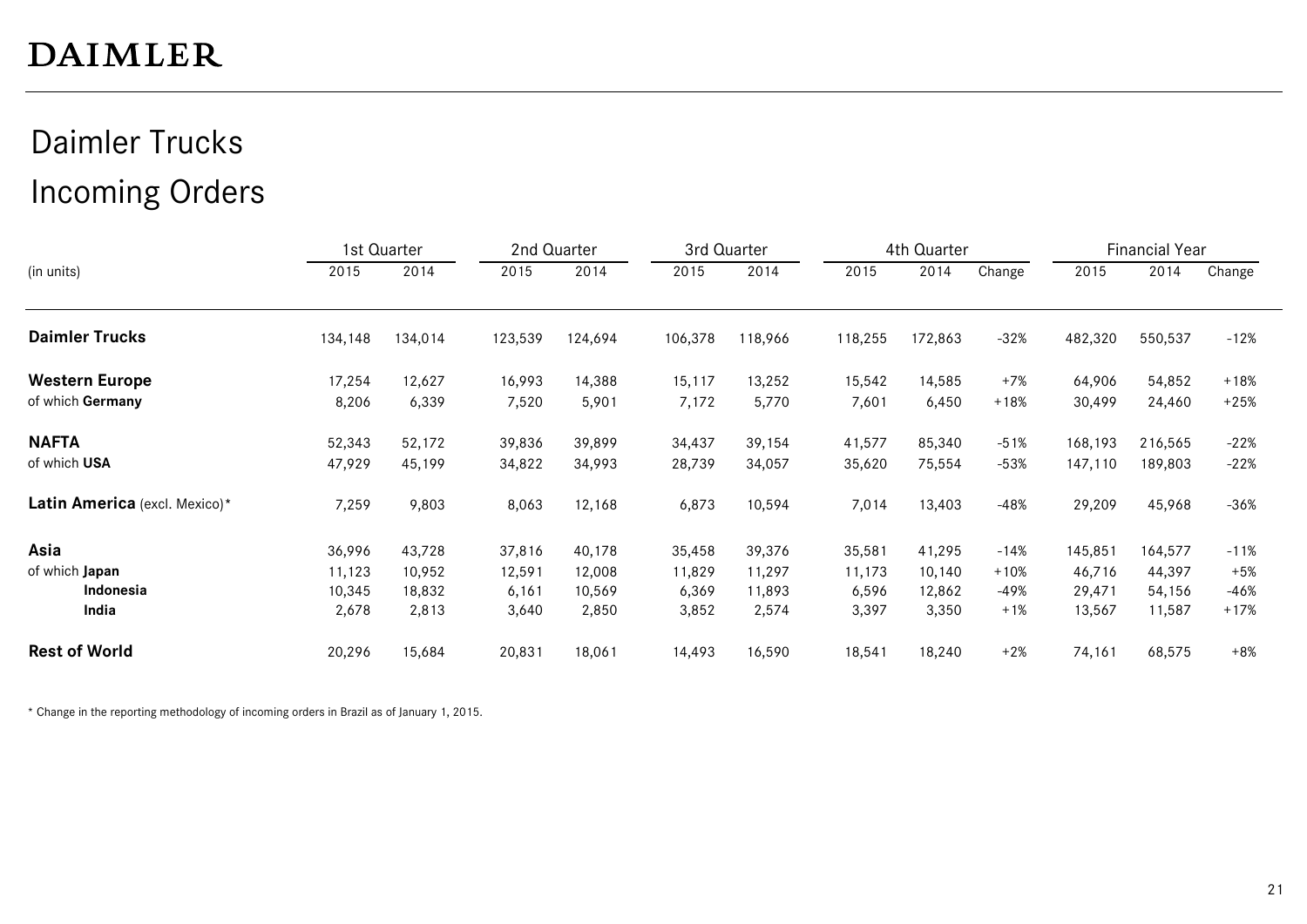### Daimler Trucks Market Shares\*

|                               | 1st Quarter |      | 2nd Quarter |      | 3rd Quarter |      |      | 4th Quarter |                     |      | <b>Financial Year</b> |                     |
|-------------------------------|-------------|------|-------------|------|-------------|------|------|-------------|---------------------|------|-----------------------|---------------------|
| (in %)                        | 2015        | 2014 | 2015        | 2014 | 2015        | 2014 | 2015 | 2014        | Change<br>in % pts. | 2015 | 2014                  | Change<br>in % pts. |
| Trucks Europe / Latin America |             |      |             |      |             |      |      |             |                     |      |                       |                     |
| (Mercedes-Benz)               |             |      |             |      |             |      |      |             |                     |      |                       |                     |
| Western Europe MDT/HDT        | 21.1        | 22.0 | 20.0        | 26.2 | 22.8        | 24.7 | 24.5 | 23.9        | $+0.6$              | 22.5 | 24.4                  | $-1.9$              |
| Germany MDT/HDT               | 33.2        | 38.1 | 31.1        | 43.1 | 38.7        | 39.4 | 41.3 | 38.1        | $+3.2$              | 36.9 | 39.8                  | $-2.9$              |
| Brazil MDT/HDT                | 22.9        | 23.7 | 26.2        | 25.7 | 28.8        | 27.1 | 27.4 | 25.8        | $+1.6$              | 26.7 | 25.8                  | $+0.9$              |
| <b>Trucks NAFTA</b>           |             |      |             |      |             |      |      |             |                     |      |                       |                     |
| (Freightliner/Western Star)   |             |      |             |      |             |      |      |             |                     |      |                       |                     |
| <b>NAFTA</b> Class 8          | 41.5        | 37.7 | 35.9        | 33.8 | 38.5        | 35.9 | 41.6 | 36.6        | $+5.0$              | 39.3 | 35.9                  | $+3.4$              |
| NAFTA Class 6-7               | 41.1        | 45.3 | 40.9        | 40.5 | 37.3        | 40.0 | 40.3 | 38.3        | $+2.0$              | 39.7 | 40.3                  | $-0.6$              |
| <b>Trucks Asia</b>            |             |      |             |      |             |      |      |             |                     |      |                       |                     |
| (FUSO)                        |             |      |             |      |             |      |      |             |                     |      |                       |                     |
| Japan Trucks Total            | 18.5        | 19.6 | 21.0        | 21.4 | 22.4        | 21.4 | 20.6 | 18.6        | $+2.0$              | 20.8 | 20.1                  | $+0.7$              |
| <b>Indonesia</b> Trucks Total | 48.0        | 48.4 | 48.2        | 45.6 | 49.5        | 47.7 | 46.9 | 48.2        | $-1.3$              | 48.0 | 47.4                  | $+0.6$              |
| (BharatBenz)                  |             |      |             |      |             |      |      |             |                     |      |                       |                     |
| India upper MDT/HDT           | 6.0         | 5.1  | 7.9         | 6.0  | 7.4         | 5.6  | 7.3  | 7.5         | $-0.2$              | 7.3  | 6.2                   | $+1.1$              |

\* Based on estimates in certain markets.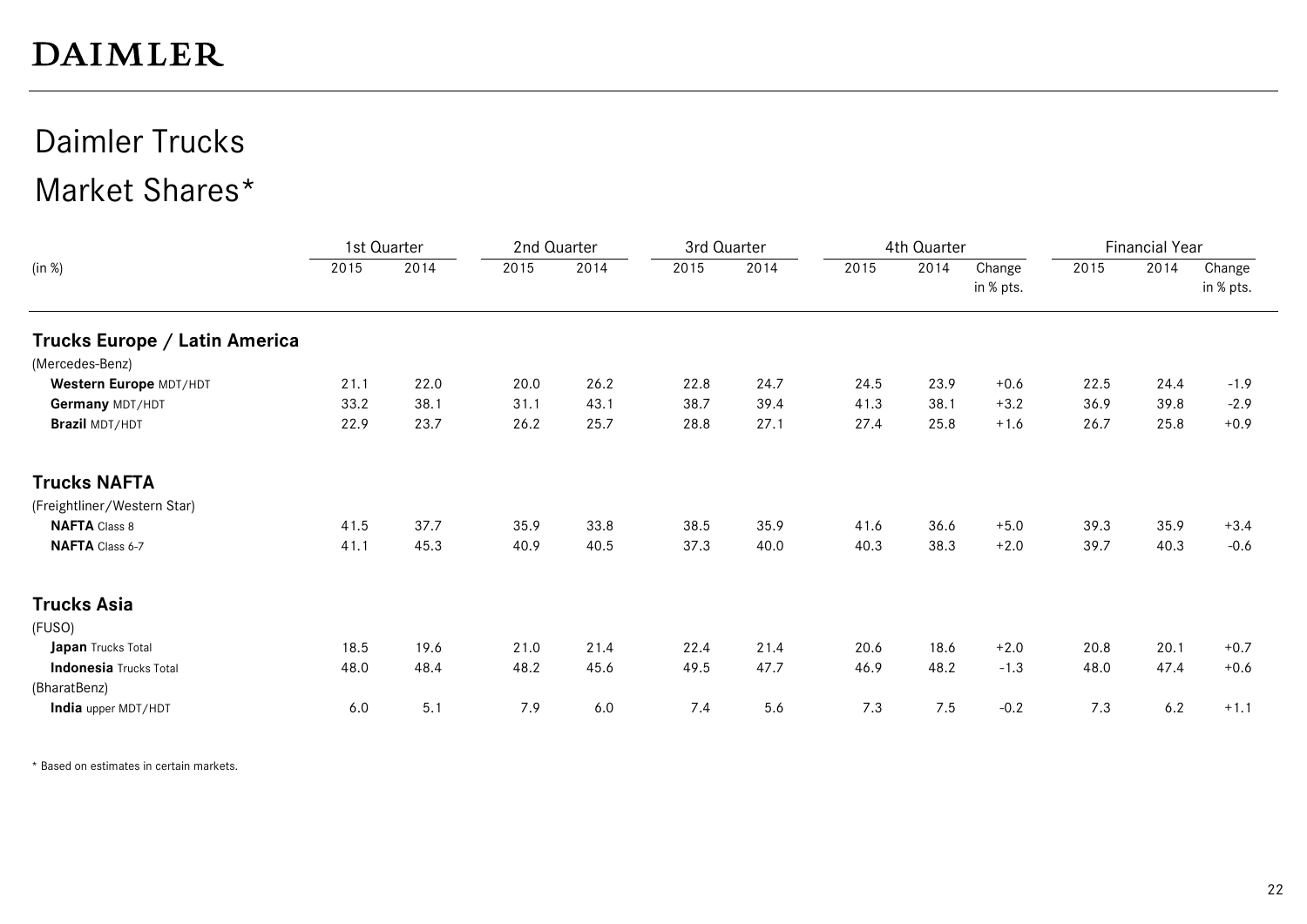# Mercedes-Benz Vans

Overview

|                                                                   |        | 1st Quarter | 2nd Quarter |        | 3rd Quarter |        |        | 4th Quarter |         |         | <b>Financial Year</b> |        |
|-------------------------------------------------------------------|--------|-------------|-------------|--------|-------------|--------|--------|-------------|---------|---------|-----------------------|--------|
|                                                                   | 2015   | 2014        | 2015        | 2014   | 2015        | 2014   | 2015   | 2014        | Change  | 2015    | 2014                  | Change |
|                                                                   |        |             |             |        |             |        |        |             |         |         |                       |        |
| <b>Unit sales (units)</b>                                         | 63,805 | 61,119      | 81,611      | 76,009 | 75,732      | 72,207 | 99,869 | 85,259      | $+17%$  | 321,017 | 294,594               | +9%    |
| <b>Retail sales (units)</b>                                       | 57,582 | 53,906      | 73,652      | 68,502 | 69,691      | 66,485 | 86,814 | 77,424      | $+12%$  | 287,739 | 266,317               | $+8%$  |
| <b>Production</b> (units)                                         | 74,722 | 73,939      | 86,507      | 81,487 | 77,425      | 73,140 | 89,475 | 70,442      | $+27%$  | 328,129 | 299,008               | $+10%$ |
| <b>Revenue</b> (millions of EUR)                                  | 2,415  | 2,212       | 2,829       | 2,494  | 2,752       | 2,515  | 3,477  | 2,747       | $+27%$  | 11,473  | 9,968                 | $+15%$ |
| <b>EBIT</b> (millions of EUR)                                     | 215    | 123         | 234         | 242    | 193         | 176    | 238    | 141         | $+69%$  | 880     | 682                   | $+29%$ |
| Return on sales (%)                                               | 8.9%   | 5.6%        | 8.3%        | 9.7%   | 7.0%        | 7.0%   | 6.8%   | 5.1%        | $\cdot$ | 7.7%    | 6.8%                  |        |
| <b>V-Class retail sales</b><br>(excluded in MB Vans retail sales) | 6,650  | 5,324       | 8,564       | 5,870  | 7,336       | 6,918  | 8,951  | 6,838       | $+31%$  | 31,501  | 24,950                | $+26%$ |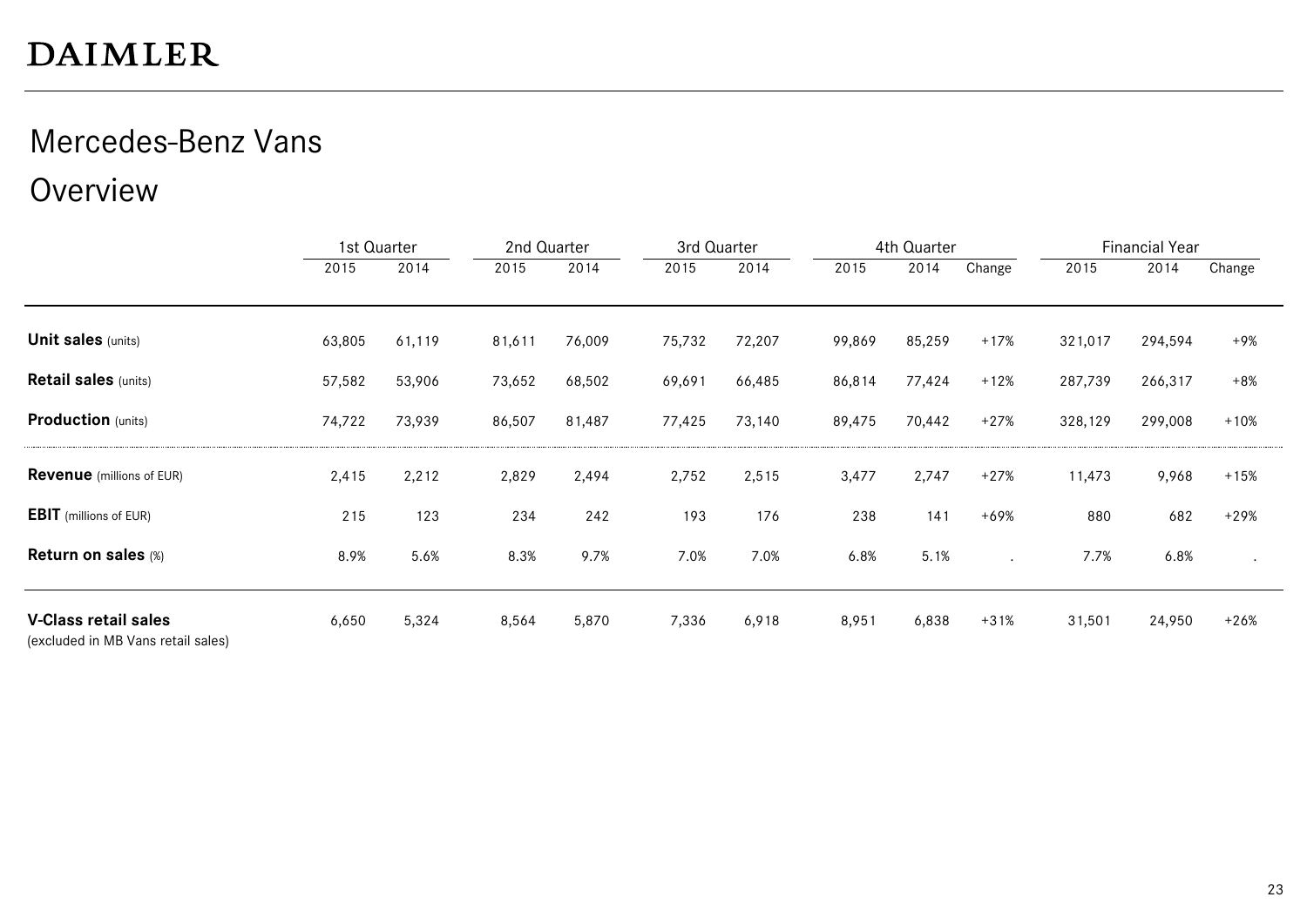# Mercedes-Benz Vans Unit Sales

|                              | 1st Quarter |        | 2nd Quarter |        | 3rd Quarter |        |        | 4th Quarter |        |         | <b>Financial Year</b> |        |
|------------------------------|-------------|--------|-------------|--------|-------------|--------|--------|-------------|--------|---------|-----------------------|--------|
|                              | 2015        | 2014   | 2015        | 2014   | 2015        | 2014   | 2015   | 2014        | Change | 2015    | 2014                  | Change |
| <b>Wholesales</b> (in units) | 63,805      | 61,119 | 81,611      | 76,009 | 75,732      | 72,207 | 99,869 | 85,259      | $+17%$ | 321,017 | 294,594               | $+9%$  |
| <b>Western Europe</b>        | 41,720      | 39,057 | 54,254      | 49,579 | 48,114      | 47,116 | 64,371 | 54,267      | $+19%$ | 208,459 | 190,019               | $+10%$ |
| of which Germany             | 18,001      | 15,657 | 22,550      | 21,526 | 19,549      | 20,707 | 28,280 | 22,008      | $+28%$ | 88,380  | 79,898                | $+11%$ |
| <b>Eastern Europe</b>        | 6,982       | 5,994  | 7,847       | 6,412  | 8,488       | 7,006  | 8,846  | 11,346      | $-22%$ | 32,163  | 30,758                | $+5%$  |
| <b>NAFTA</b>                 | 7,540       | 6,320  | 10,337      | 8,662  | 9,235       | 7,852  | 13,407 | 8,632       | $+55%$ | 40,519  | 31,466                | $+29%$ |
| of which USA                 | 6,212       | 5,020  | 8,040       | 7,188  | 7,369       | 6,531  | 10,755 | 7,093       | $+52%$ | 32,376  | 25,832                | $+25%$ |
| Latin America (excl. Mexico) | 3,658       | 3,647  | 3,778       | 4,030  | 3,478       | 3,574  | 4,836  | 4,812       | $+0\%$ | 15,750  | 16,063                | $-2%$  |
| Asia                         | 1,622       | 3,614  | 2,751       | 4,971  | 2,689       | 4,252  | 4,719  | 4,034       | $+17%$ | 11,781  | 16,871                | $-30%$ |
| of which China               | 892         | 2,695  | 1,909       | 3,877  | 1,704       | 3,208  | 2,673  | 3,057       | $-13%$ | 7,178   | 12,837                | $-44%$ |
| <b>Rest of World</b>         | 2,283       | 2,487  | 2,644       | 2,355  | 3,728       | 2,407  | 3,690  | 2,168       | $+70%$ | 12,345  | 9,417                 | $+31%$ |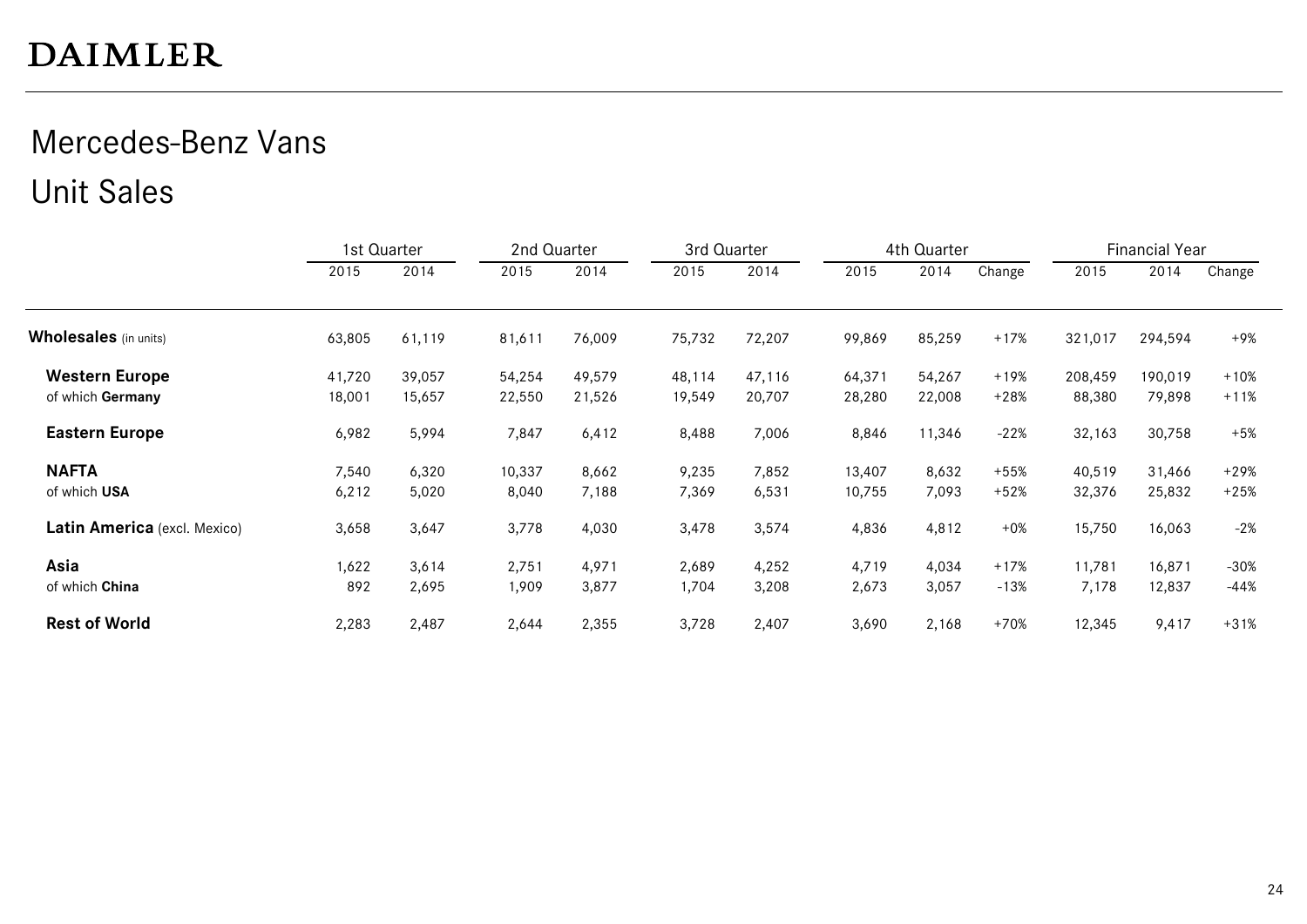#### Mercedes-Benz Vans Retail Sales and Market Shares

|                                            | 1st Quarter |        |        | 2nd Quarter |        | 3rd Quarter |        | 4th Quarter |             | <b>Financial Year</b> |         |             |
|--------------------------------------------|-------------|--------|--------|-------------|--------|-------------|--------|-------------|-------------|-----------------------|---------|-------------|
|                                            | 2015        | 2014   | 2015   | 2014        | 2015   | 2014        | 2015   | 2014        | Change      | 2015                  | 2014    | Change      |
| <b>Retail sales</b> (in units)             | 57,582      | 53,906 | 73,652 | 68,502      | 69,691 | 66,485      | 86,814 | 77,424      | $+12%$      | 287,739               | 266,317 | $+8%$       |
| <b>Western Europe</b>                      | 36,917      | 34,503 | 48,010 | 44.935      | 43,510 | 42,652      | 56,101 | 47,644      | $+18%$      | 184,538               | 169,734 | $+9%$       |
| of which Germany                           | 14,809      | 13,305 | 18,733 | 19,267      | 16,338 | 17,574      | 24,236 | 18,922      | $+28%$      | 74,116                | 69,068  | $+7%$       |
| <b>Eastern Europe</b>                      | 5,590       | 4,990  | 6,681  | 5,847       | 8,233  | 6,458       | 8,544  | 11,438      | $-25%$      | 29,048                | 28,733  | $+1%$       |
| <b>NAFTA</b>                               | 6,902       | 5,767  | 9,933  | 8,384       | 8,856  | 7,898       | 11,817 | 9,317       | $+27%$      | 37,508                | 31,366  | $+20%$      |
| of which USA                               | 5,559       | 4,624  | 7,975  | 6,859       | 6,740  | 6,302       | 9,615  | 7,960       | $+21%$      | 29,889                | 25,745  | $+16%$      |
| Latin America (excl. Mexico)               | 3,902       | 3,979  | 3,758  | 4,009       | 3,709  | 3,832       | 4,240  | 4,309       | $-2%$       | 15,609                | 16,129  | $-3%$       |
| Asia                                       | 1,920       | 2,418  | 2,511  | 3,124       | 2,435  | 3,270       | 2,575  | 2,492       | $+3%$       | 9,441                 | 11,304  | $-16%$      |
| of which China                             | 1,121       | 1,854  | 1,622  | 2,446       | 1,674  | 2,404       | 1,697  | 1,809       | $-6%$       | 6,114                 | 8,513   | $-28%$      |
| <b>Rest of World</b>                       | 2,351       | 2,249  | 2,759  | 2,203       | 2,948  | 2,375       | 3,537  | 2,224       | +59%        | 11,595                | 9,051   | $+28%$      |
| V-Class (excluded in MB Vans retail sales) | 6,650       | 5,324  | 8,564  | 5,870       | 7,336  | 6,918       | 8,951  | 6,838       | $+31%$      | 31,501                | 24,950  | $+26%$      |
| Market shares* (in percent)                |             |        |        |             |        |             |        |             |             |                       |         |             |
| Western Europe** small                     | 2.7         | 3.2    | 3.0    | 2.9         | 3.2    | 3.4         | 3.7    | 3.4         | $+0.3$ pts. | 3.1                   | 3.2     | $-0.1$ pts. |
| Western Europe** midsize/large             | 16.8        | 17.6   | 17.9   | 17.8        | 19.2   | 19.1        | 19.8   | 18.3        | $+1.5$ pts. | 18.4                  | 18.2    | $+0.2$ pts. |
| Germany midsize/large                      | 25.3        | 26.8   | 25.6   | 25.7        | 27.7   | 27.2        | 29.5   | 26.6        | $+2.9$ pts. | 27.1                  | 26.5    | $+0.6$ pts. |
| <b>USA</b> large                           | 8.2         | 7.9    | 8.6    | 7.7         | 8.7    | 9.0         | 9.2    | 11.3        | $-2.1$ pts. | 8.7                   | 8.9     | $-0.2$ pts. |

\* Based on estimates in certain markets.

\*\* Excluding United Kingdom.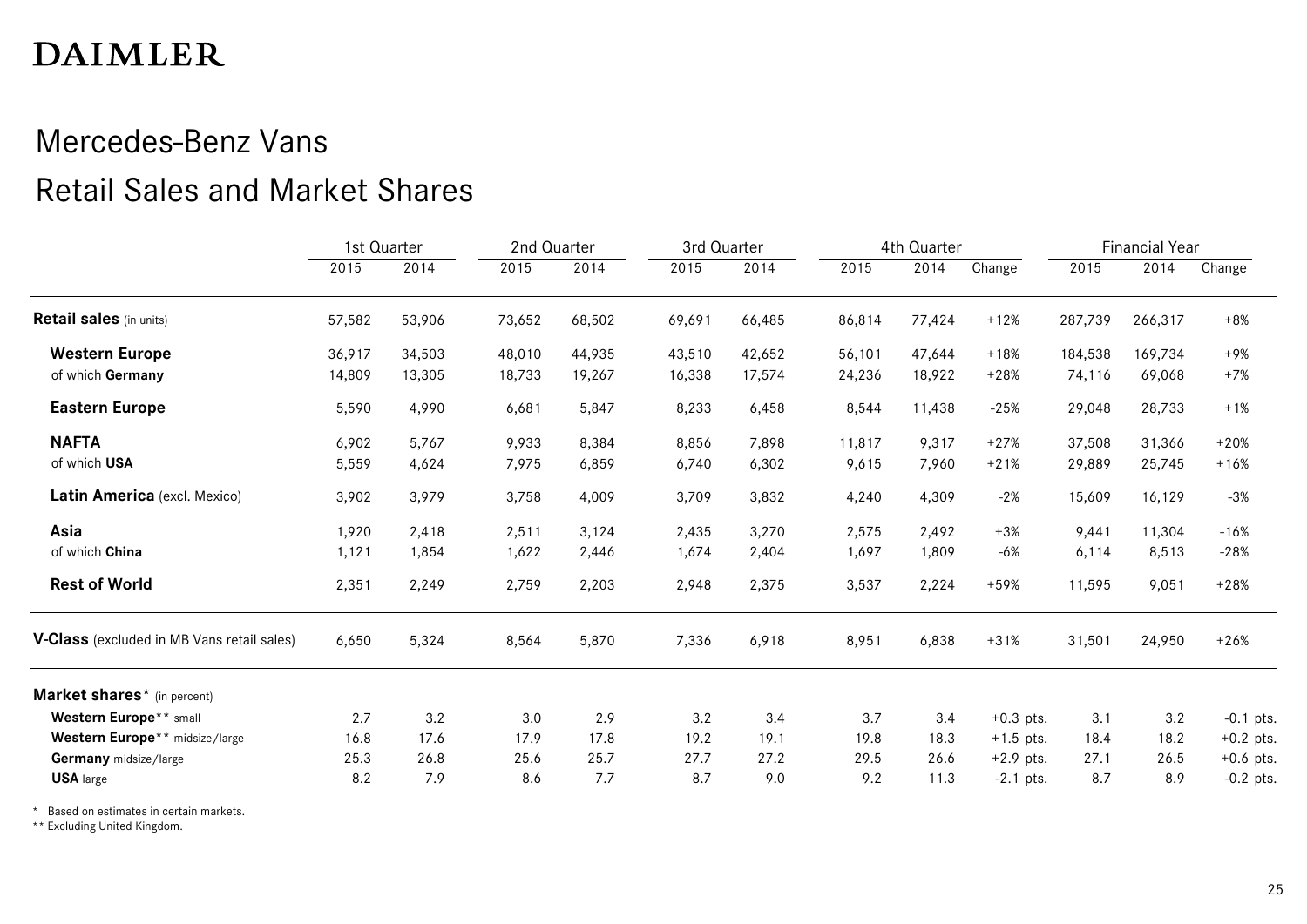#### Daimler Buses

#### **Overview**

|                                  |       | 1st Quarter |       | 2nd Quarter<br>3rd Quarter |       |       |       | 4th Quarter |        | <b>Financial Year</b> |        |        |
|----------------------------------|-------|-------------|-------|----------------------------|-------|-------|-------|-------------|--------|-----------------------|--------|--------|
|                                  | 2015  | 2014        | 2015  | 2014                       | 2015  | 2014  | 2015  | 2014        | Change | 2015                  | 2014   | Change |
|                                  |       |             |       |                            |       |       |       |             |        |                       |        |        |
| Unit sales* (units)              | 5,677 | 6,675       | 7,341 | 8,097                      | 7,438 | 8,619 | 7,625 | 9,771       | $-22%$ | 28,081                | 33,162 | $-15%$ |
| <b>Production</b> (units)        | 7,758 | 7,736       | 7,972 | 8,855                      | 7,070 | 8,034 | 6,292 | 6,860       | -8%    | 29,092                | 31,485 | $-8%$  |
| <b>Revenue</b> (millions of EUR) | 877   | 859         | 1,037 | 1,048                      | 1,018 | 1,034 | 1,181 | 1,277       | -8%    | 4,113                 | 4,218  | $-2%$  |
| <b>EBIT</b> (millions of EUR)    | 34    | 53          | 57    | 50                         | 89    | 64    | 34    | 30          | $+13%$ | 214                   | 197    | $+9%$  |
| <b>Return on sales (%)</b>       | 3.9%  | 6.2%        | 5.5%  | 4.8%                       | 8.7%  | 6.2%  | 2.9%  | 2.3%        |        | 5.2%                  | 4.7%   |        |

\* Due to the sales structure, retail sales correspond with wholesales.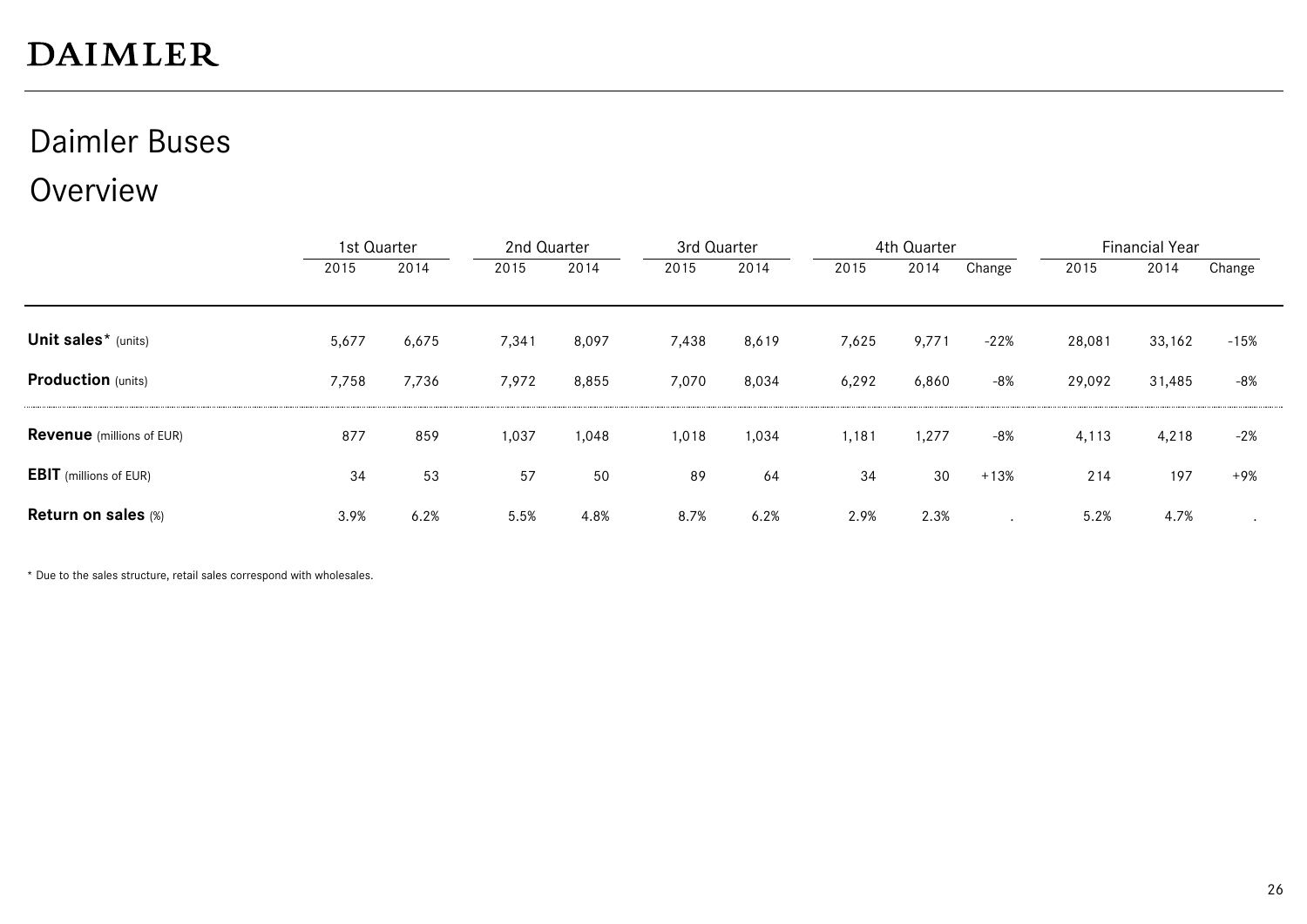# Daimler Buses

#### Unit Sales and Market Shares

|                                          | 1st Quarter |       | 2nd Quarter |       | 3rd Quarter |       | 4th Quarter |        |             | <b>Financial Year</b> |        |             |
|------------------------------------------|-------------|-------|-------------|-------|-------------|-------|-------------|--------|-------------|-----------------------|--------|-------------|
|                                          | 2015        | 2014  | 2015        | 2014  | 2015        | 2014  | 2015        | 2014   | Change      | 2015                  | 2014   | Change      |
| Wholesales <sup>*</sup> (in units)       | 5,677       | 6,675 | 7,341       | 8,097 | 7,438       | 8,619 | 7,625       | 9,771  | $-22%$      | 28,081                | 33,162 | $-15%$      |
| <b>Western Europe</b>                    | 1,249       | 1,086 | 1,769       | 1,706 | 1,835       | 1,857 | 2,904       | 2,908  | $-0%$       | 7,757                 | 7,557  | $+3%$       |
| of which Germany                         | 321         | 533   | 691         | 728   | 535         | 493   | 1,240       | 1, 111 | $+12%$      | 2,787                 | 2,865  | $-3%$       |
| <b>Eastern Europe</b>                    | 443         | 405   | 590         | 459   | 323         | 271   | 535         | 448    | $+19%$      | 1,891                 | 1,583  | $+19%$      |
| <b>NAFTA</b>                             | 581         | 739   | 951         | 1,012 | 1,236       | 932   | 1,221       | 1,005  | $+21%$      | 3,989                 | 3,688  | $+8%$       |
| of which Mexico                          | 577         | 725   | 945         | 998   | 1,226       | 917   | 1,216       | 993    | $+22%$      | 3,964                 | 3,633  | +9%         |
| Latin America (excl. Mexico)             | 2,932       | 3,992 | 3,307       | 4,290 | 3,471       | 4,692 | 2,199       | 4,640  | $-53%$      | 11,909                | 17,614 | $-32%$      |
| of which Brazil                          | 2,207       | 3,479 | 1,901       | 3,464 | 1,929       | 3,295 | 1,179       | 3,336  | $-65%$      | 7,216                 | 13,574 | $-47%$      |
| Asia                                     | 138         | 86    | 242         | 311   | 251         | 420   | 399         | 300    | $+33%$      | 1,030                 | 1,117  | $-8%$       |
| <b>Rest of World</b>                     | 334         | 367   | 482         | 319   | 322         | 447   | 367         | 470    | $-22%$      | 1,505                 | 1,603  | $-6%$       |
| Market shares <sup>**</sup> (in percent) |             |       |             |       |             |       |             |        |             |                       |        |             |
| Western Europe heavy                     | 31.7        | 39.0  | 34.1        | 34.0  | 32.3        | 33.2  | 28.8        | 32.7   | $-3.9$ pts. | 30.9                  | 34.4   | $-3.5$ pts. |
| Germany heavy                            | 37.4        | 62.3  | 55.8        | 65.1  | 51.6        | 61.0  | 48.2        | 47.9   | $+0.3$ pts. | 49.3                  | 57.1   | $-7.8$ pts. |
| <b>Brazil</b> heavy                      | 51.1        | 45.5  | 55.8        | 45.7  | 53.7        | 49.7  | 47.4        | 56.7   | $-9.3$ pts. | 52.5                  | 49.7   | $+2.8$ pts. |

\* Due to the sales structure, retail sales correspond with wholesales.

\*\* Based on estimates in certain markets.